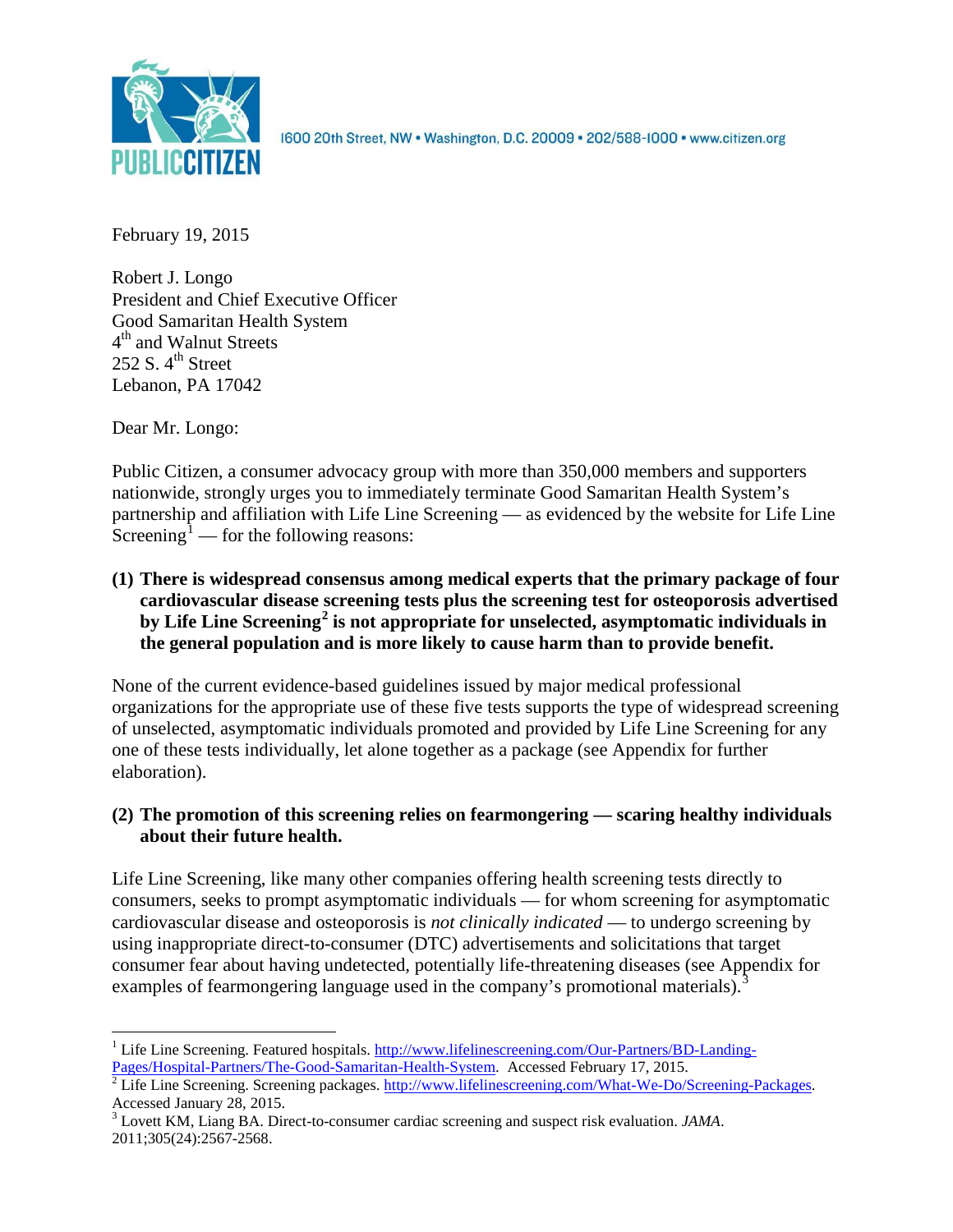## **(3) For many people, false-positive test results from this screening can lead to unfounded anxiety and additional unnecessary, risky, and costly diagnostic procedures and treatment interventions.**[4](#page-1-0),[5](#page-1-1)

Because this screening is performed broadly on *unselected, predominantly asymptomatic populations* (i.e., those not at significant risk), many people will have false**-**positive test results. False-positive results can cause unfounded anxiety and lead to additional diagnostic procedures and treatments, exposing screened individuals to additional risk of physical harm without providing offsetting benefits.

In addition to physical and psychological harms, false-positive results from medically inappropriate screening tests also cause financial harms to the people screened and to others. Unnecessary costs are borne *directly* by the screened patients/consumers for the initial screening and for some of the unnecessary follow-up testing and treatment interventions. Additionally, *indirect* cost to the broader insured population results from insurance companies passing on the costs of superfluous follow-up testing and treatment via increased premiums.

### **(4) Screening unselected, asymptomatic people will lead to** *overdiagnosis***, which occurs when individuals are diagnosed with conditions that will never cause symptoms or death.**

Some individuals undergoing inappropriate screening will have certain true-positive abnormal results, leading to the diagnosis of conditions that will never cause symptoms or death, a problem known as overdiagnosis.<sup>[6](#page-1-2)</sup> As with false-positive test results, overdiagnosis leads to unnecessary anxiety and unnecessary medical interventions. For example, imaging tests, such as the ultrasound cardiovascular disease screening tests offered by Life Line Screening, can detect abnormalities that for many people are minor and not destined to ever progress enough to cause symptoms or death; these people cannot benefit from treatment. In fact, they can only be harmed. When healthy people are systematically encouraged to get screened, overdiagnosis and the problems caused by it are made worse.<sup>[7](#page-1-3)</sup>

## **(5) The promotion and provision of this screening is** *unethical***.**

First, it is exploitative for Life Line Screening to profit from the promotion of medically nonbeneficial testing through the use of misleading advertisements and solicitations that play on people's fear. Second, this screening violates the ethical principles of beneficence (the duty to promote good and act in the best interest of the patient and the health of society) and nonmaleficence (the duty to do no harm to patients).  $8.9$  $8.9$  $8.9$  Finally, direct-to-consumer promotional

<span id="page-1-4"></span>2012;157(10):747-748.

<span id="page-1-5"></span><span id="page-1-0"></span><sup>4</sup> Lovett KM, Liang BA. Direct-to-consumer cardiac screening and suspect risk evaluation. *JAMA*.

<span id="page-1-1"></span><sup>2011;305(24):2567-2568.</sup> <sup>5</sup> Perry S. Buyer beware on 'direct-to-consumer' health screenings. March 21, 2012. *MinnPost.*  [http://www.minnpost.com/second-opinion/2012/03/buyer-beware-direct-consumer-health-screenings.](http://www.minnpost.com/second-opinion/2012/03/buyer-beware-direct-consumer-health-screenings) Accessed January 14, 2015.

<span id="page-1-2"></span><sup>6</sup> Welch HG, Schwartz LM, Woloshin S. *Overdiagnosed: Making People Sick in the Pursuit of Health*. 1st ed. Boston, MA: Beacon Press; 2011: at *xiv*.<br><sup>7</sup> *Ibid*. Page 44.<br><sup>8</sup> Wallace EA, Schumann JH, Weinberger SE. Ethics of commercial screening tests. *Ann Intern Med*.

<span id="page-1-3"></span>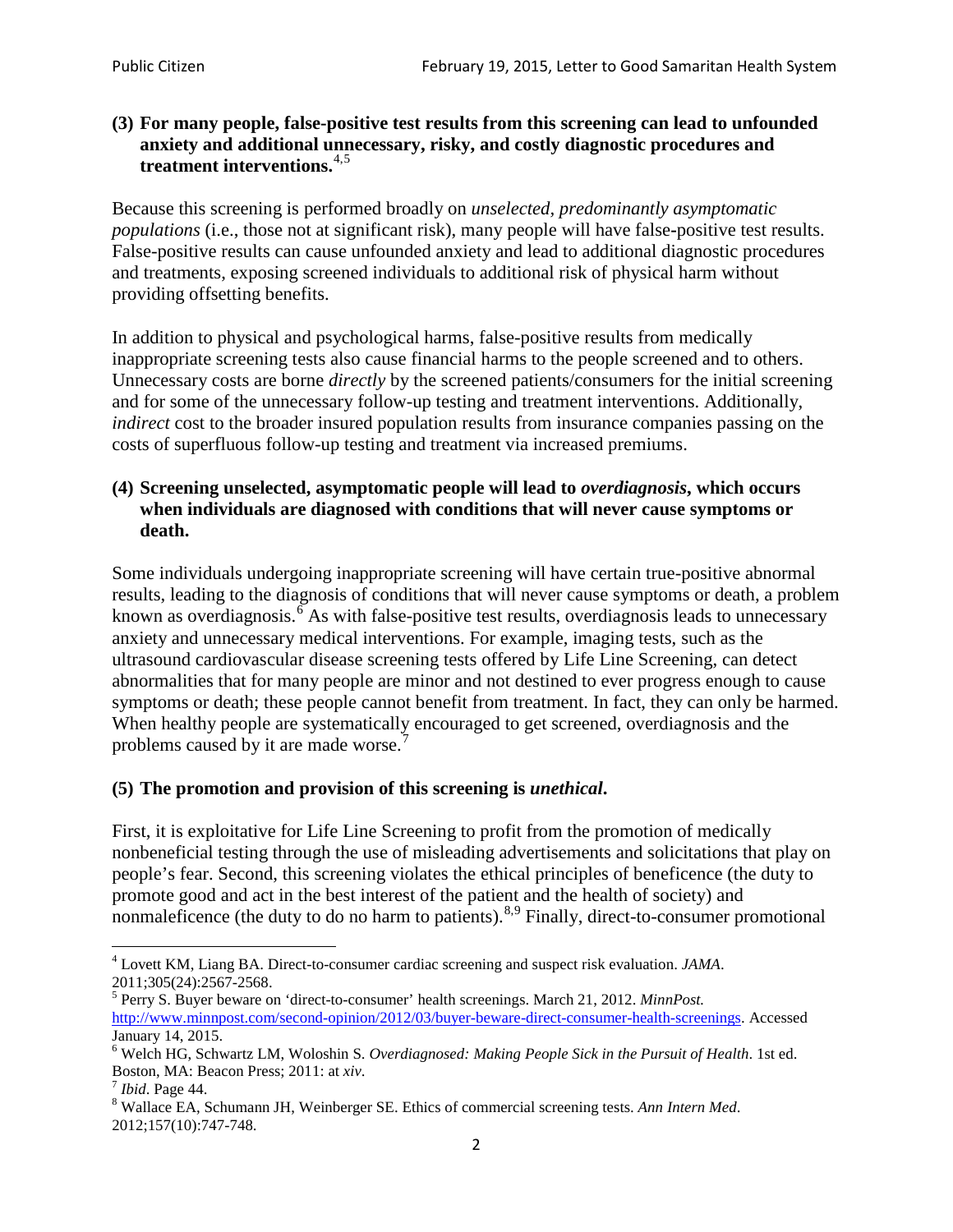materials for screening tests that fail to disclose published guidelines on recommended indications for these tests, as well as the risks of harm, violate the ethical principle of respect for persons and patient autonomy (the duty to protect and foster a patient's free, uncoerced choices). $\frac{10,11}{10,11}$  $\frac{10,11}{10,11}$  $\frac{10,11}{10,11}$  $\frac{10,11}{10,11}$ 

For these reasons, your institution's partnership with Life Line Screening does a great disservice to the community that you serve and adversely impacts public health more broadly. It is therefore imperative that your institution sever its relationship with Life Line Screening and refrain from endorsing the company's heavily promoted, nonselective, community**-**wide cardiovascular disease and osteoporosis screening programs.

Of note, many institutions like yours responded positively to similar requests from Public Citizen. In particular, on June 19, 2014, we wrote letters to 20 hospitals and medical institutions that had partnered with HealthFair, another company that inappropriately promotes similar direct-to-consumer cardiovascular disease screening tests, urging them to immediately sever their relationship with the company. [12](#page-2-2) Fifteen of the 20 institutions have informed either us or representatives of the news media that they have terminated or will be terminating their relationships with HealthFair. Public Citizen applauded these actions.

On August 11, 2014, the *Journal of the American Medical Association* published a Viewpoint article critical of hospital relationships with DTC disease screening companies.<sup>13</sup> The article co-authored by Erik Wallace, M.D., Associate Dean for the Colorado Springs Branch of the University of Colorado School of Medicine; John Schumann, M.D., Interim President, University of Oklahoma-Tulsa; and Steven Weinberger, M.D., Executive Vice President and Chief Executive Officer of the American College of Physicians, the pre**-**eminent national organization of internists — concluded as follows:

If the primary goal of hospitals and DTC screening companies is to improve the health of the populations they serve, then both entities should provide clear and convincing evidence of net benefit with the tests and treatments they offer. Given the controversy over the values and ethics of DTC screening companies and the services they offer, hospitals should clearly and publicly explain their relationships with DTC screening companies, given the lack of evidence to support mass vascular screenings. Hospitals also should justify such relationships transparently or, as Public Citizen suggests, sever such relationships.

Finally, we would also like to call to your attention the fact that on January 22, 2015, Public Citizen requested that the Federal Trade Commission investigate the advertising and promotional

<sup>&</sup>lt;sup>9</sup> Snyder L, American College of Physicians Ethics, Professionalism, and Human Rights Committee. American College of Physicians ethics manual. Sixth edition. Ann Intern Med. 2012;156(1):73-104.

<span id="page-2-0"></span><sup>&</sup>lt;sup>10</sup> Wallace EA, Schumann JH, Weinberger SE. Ethics of commercial screening tests. *Ann Intern Med*. 2012;157(10):747-748.

<span id="page-2-1"></span> $11$  Snyder L, American College of Physicians Ethics, Professionalism, and Human Rights Committee. American College of Physicians ethics manual: Sixth edition. *Ann Intern Med*. 2012;156(1):73-104.<br><sup>12</sup> Public Citizen. Letters to twenty hospitals and medical institutions asking them to end their partnerships with

<span id="page-2-2"></span>HealthFair. [http://www.citizen.org/hrg2206.](http://www.citizen.org/hrg2206) Accessed October 2, 2014.

<span id="page-2-3"></span><sup>13</sup> Wallace EA, Schumann JH, Weinberger SE. Hospital relationships with direct-to-consumer screening companies. *JAMA*. 2014;312(9):891-892. Published online August 11, 2014. doi:10.1001/jama.2014.9500.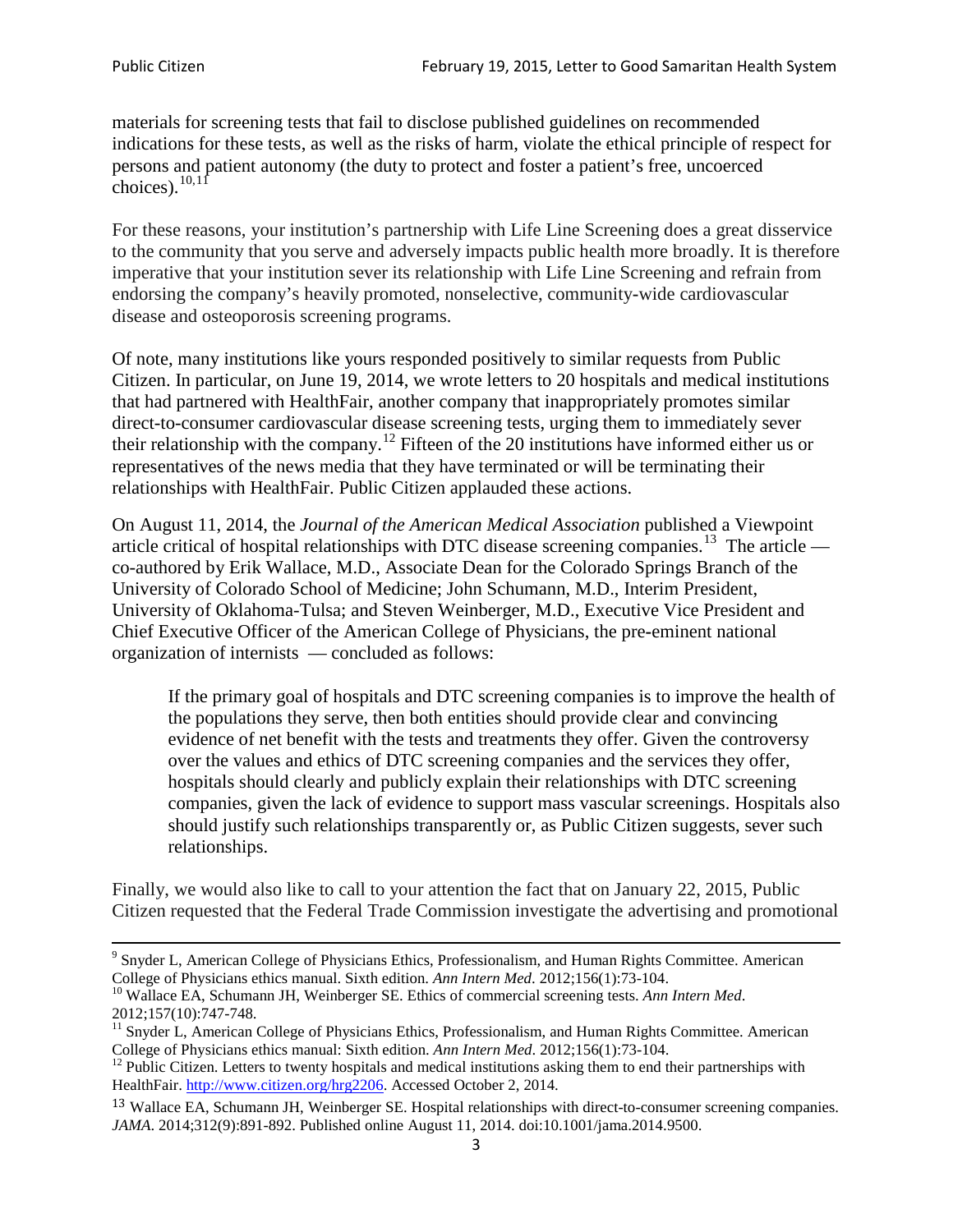activities of Life Line Screening. There is evidence that the company's advertising and promotional materials contain numerous statements that may be deceptive within the meaning of the Federal Trade Commission Act. These materials make unsubstantiated medical-benefit efficacy claims about Life Line Screening's primary cardiovascular disease and osteoporosis screening package, and they omit information material to consumers regarding the risks of adverse health-related outcomes and financial harms that may result from the screening.

Thank you for your prompt attention to this important patient safety and public health issue. Please contact us when you end your relationship with Life Line Screening.

Sincerely,

Vikram Krishnasamy, M.D., M.P.H. Researcher Public Citizen's Health Research Group

Michael Carome, M.D. **Director** Public Citizen's Health Research Group

Sidney M. Wolfe, M.D. Founder and Senior Adviser Public Citizen's Health Research Group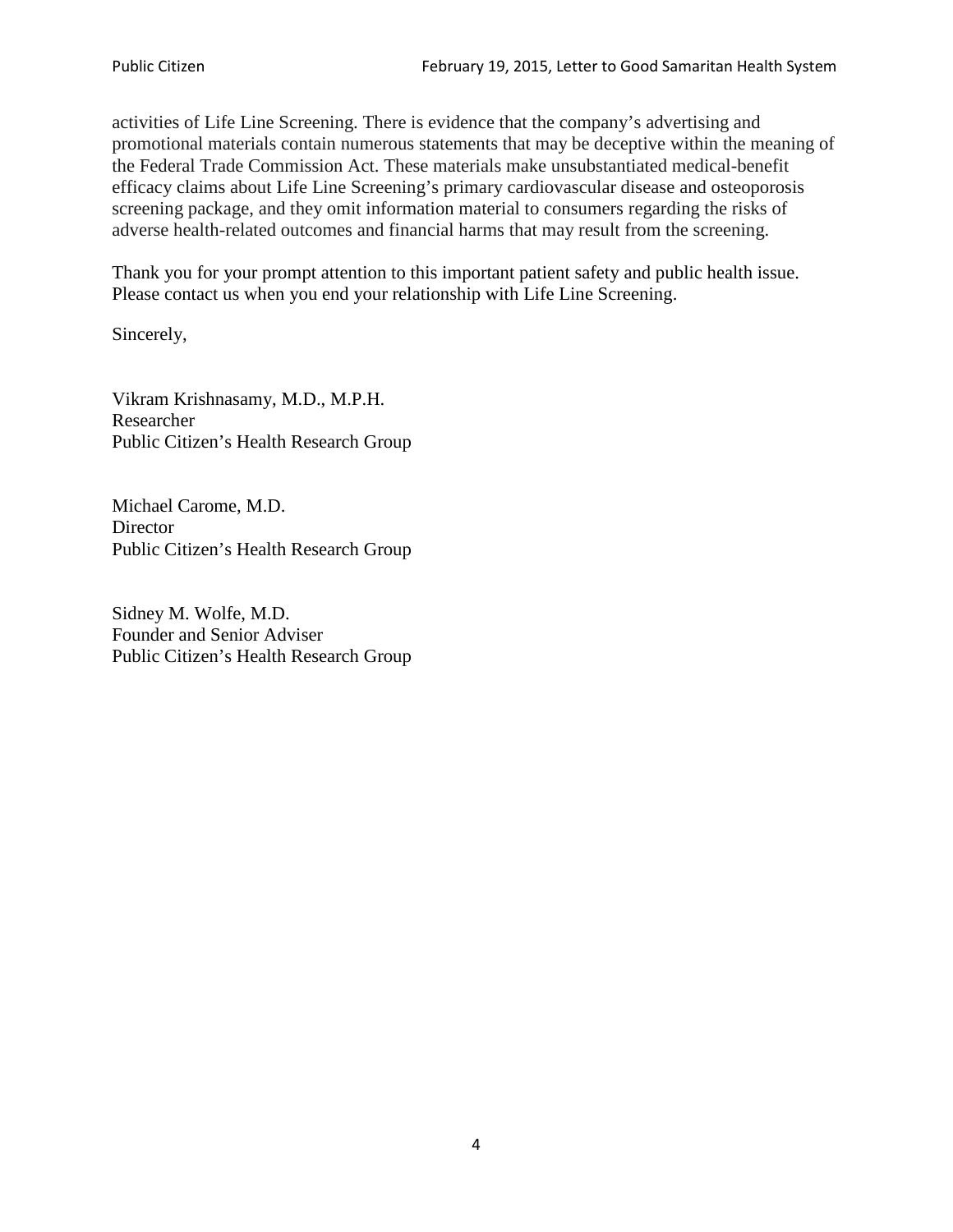# **Appendix**

## **Assessment of Cardiovascular Disease and Osteoporosis Screening Tests Offered by Life Line Screening**

Life Line Screening heavily promotes directly to consumers a package of four cardiovascular disease screening tests plus an osteoporosis risk assessment test.<sup>[14](#page-4-0),[15](#page-4-1)</sup> The four cardiovascular disease screening tests in the package are an electrocardiogram to screen for atrial fibrillation, a carotid artery ultrasound, an abdominal aortic aneurysm ultrasound, and a peripheral arterial disease test. The osteoporosis risk assessment test is an ultrasound of the heel bone to measure bone mass density.

Promotional materials describing these screening tests on the Life Line Screening website and in direct-to-consumer print solicitations mailed directly to people's homes misleadingly note the following:

Since our inception in 1993, we have screened nearly eight million people, and currently screen nearly one million people each year at over 16,000 screening events nationwide. Through this experience, we often identify serious health issues and **have helped save thousands of lives**. [16](#page-4-2) [Emphasis added]

"These screenings have **proven to be safe and accurate** in detecting your risks of stroke and vascular disease – so you and your doctor can do something about it before it's too late."<sup>[17](#page-4-3)</sup> [Emphasis added]

The Life Line Screening promotional materials recommend that adults over age 50 undergo these five screening tests annually:<sup>[18](#page-4-4),[19,](#page-4-5)[20,](#page-4-6)[21](#page-4-7),[22](#page-4-8)</sup>

Q. Who needs to be screened?

A. The answer is anyone over 50 who wants to be proactive about his or her health. …

Received November 2014.<br><sup>16</sup> Life Line Screening. Who we are. http://www.lifelinescreening.com/Who-We-Are. Accessed January 9, 2015.

<span id="page-4-3"></span><span id="page-4-2"></span><sup>17</sup> Undated letter from Kevin DeWeese, Director of Clinical Operations, Life Line Screening, to a consumer. Received November 2014.

<span id="page-4-0"></span><sup>&</sup>lt;sup>14</sup> Life Line Screening. Screening packages. [http://www.lifelinescreening.com/What-We-Do/Screening-Packages.](http://www.lifelinescreening.com/What-We-Do/Screening-Packages) AccessedJanuary 9, 2015.

<span id="page-4-1"></span><sup>&</sup>lt;sup>15</sup> Undated letter from Kevin DeWeese, Director of Clinical Operations, Life Line Screening, to a consumer.

<span id="page-4-4"></span><sup>&</sup>lt;sup>18</sup> Life Line Screening. Atrial fibrillation screening. [http://www.lifelinescreening.com/What-We-Do/What-We-](http://www.lifelinescreening.com/What-We-Do/What-We-Screen-For/Atrial-Fibrillation)[Screen-For/Atrial-Fibrillation.](http://www.lifelinescreening.com/What-We-Do/What-We-Screen-For/Atrial-Fibrillation) Accessed January 9, 2015.

<sup>&</sup>lt;sup>19</sup> Life Line Screening. Carotid artery disease screening. [http://www.lifelinescreening.com/What-We-Do/What-We-](http://www.lifelinescreening.com/What-We-Do/What-We-Screen-For/Carotid-Artery-Disease)

<span id="page-4-6"></span><span id="page-4-5"></span>[Screen-For/Carotid-Artery-Disease.](http://www.lifelinescreening.com/What-We-Do/What-We-Screen-For/Carotid-Artery-Disease) Accessed January 9, 2015.<br><sup>20</sup> Life Line Screening. Abdominal aortic aneurysm screening.. http://www.lifelinescreening.com/What-We-Do/What-We-Do/What-We-Screen-For/Abdominal-Aortic-Aneury

<span id="page-4-7"></span><sup>&</sup>lt;sup>21</sup> Life Line Screening. Peripheral arterial disease screening. [http://www.lifelinescreening.com/What-We-Do/What-](http://www.lifelinescreening.com/What-We-Do/What-We-Screen-For/Peripheral-Arterial-Disease)

<span id="page-4-8"></span>[We-Screen-For/Peripheral-Arterial-Disease.](http://www.lifelinescreening.com/What-We-Do/What-We-Screen-For/Peripheral-Arterial-Disease) Accessed January 9, 2015.<br><sup>22</sup> Life Line Screening. Osteoporosis screening/bone density test. [http://www.lifelinescreening.com/What-We-](http://www.lifelinescreening.com/What-We-Do/What-We-Screen-For/Osteoporosis)[Do/What-We-Screen-For/Osteoporosis.](http://www.lifelinescreening.com/What-We-Do/What-We-Screen-For/Osteoporosis) Accessed January 9, 2015.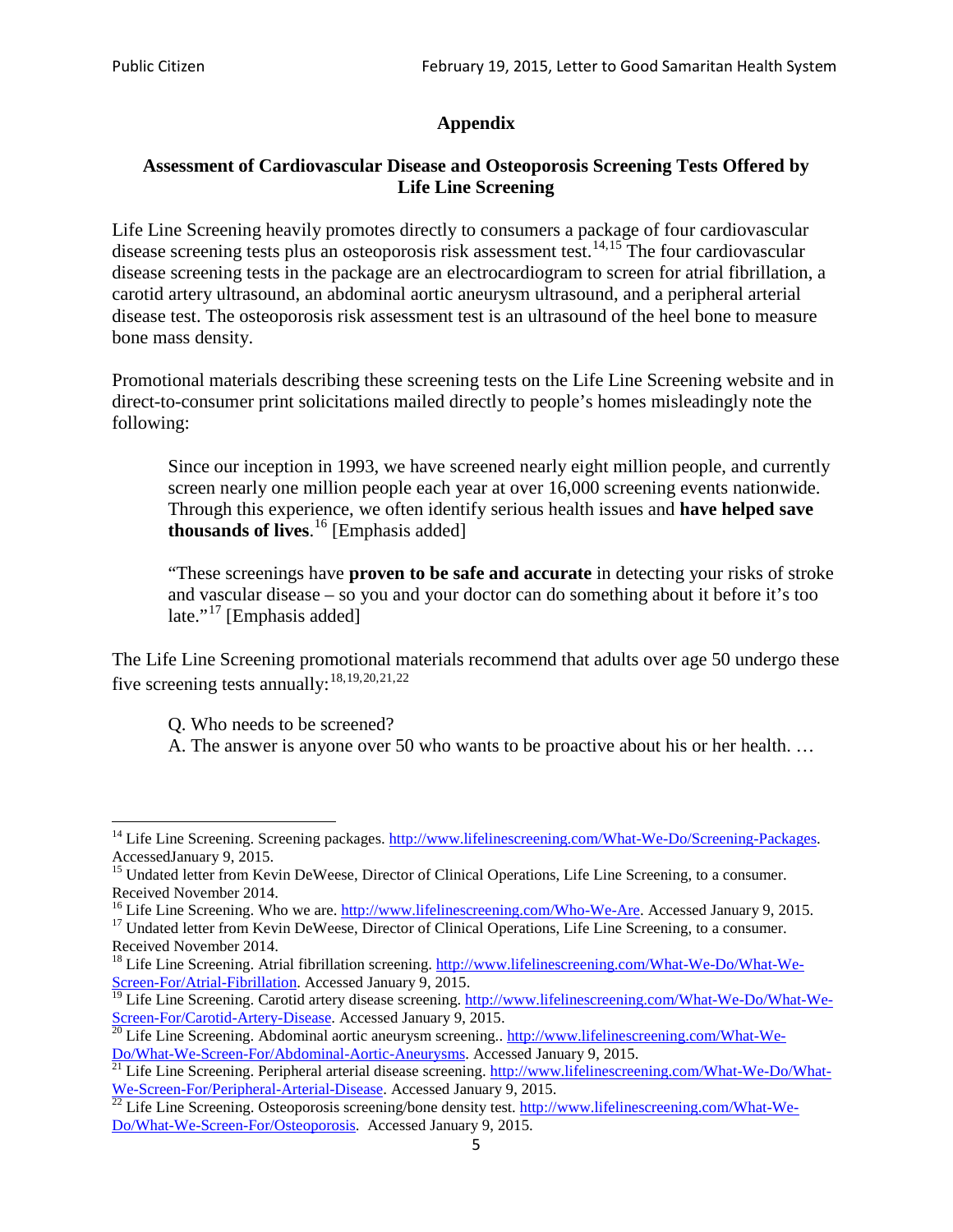However if you have a family history of stroke or heart disease, or if you have high risk factors such as being overweight, high cholesterol, smoking, or lack exercise you may wish to be screened, even if you are in your  $40^\circ$ s.<sup>[23](#page-5-0)</sup>

Life Line Screening's primary package is offered at a price of \$149, purportedly providing consumers a "savings of \$181."<sup>[24](#page-5-1)</sup>

Life Line Screening seeks to prompt asymptomatic individuals for whom screening for asymptomatic cardiovascular disease and osteoporosis is *not clinically indicated* to undergo screening by using inappropriate direct-to-consumer advertisements and solicitations that target consumer fear about having undetected, potentially life-threatening diseases.<sup>[25](#page-5-2)</sup> Examples of such statements found on Life Line Screening's website and print solicitation materials include the following:

- Website: "The absence of risk factors does **not** guarantee that a person will not die from a heart attack. In fact, 1 in 3 people who develop a myocardial infarction (MI) will not have any of the conventional risk factors, which include smoking, unhealthy diet, obesity, physical inactivity, high blood pressure, diabetes and raised lipids."[26](#page-5-3) [Emphasis in original]
- Website: "Similarly, **80% – 85% of strokes occur without warning in asymptomatic patients**, so they can only be significantly reduced by finding and treating the disease before it happens."<sup>[27](#page-5-4)</sup> [Emphasis added]
- Website: "Abdominal aortic aneurysms pose a threat because **they are usually silent until a medical emergency occurs**."[28](#page-5-5) [Emphasis added]
- Website: "**Aneurysms are a health risk because they can burst or rupture. A ruptured aneurysm can cause severe internal bleeding, which can lead to shock or even death.**"<sup>[29](#page-5-6)</sup> [Emphasis in original]
- Website: "Your carotid arteries are the two large blood vessels in your neck that supply blood to your brain. When these arteries become clogged with cholesterol, they become

<span id="page-5-0"></span><sup>&</sup>lt;sup>23</sup> Life Line Screening. Questions  $\&$  answers about Life Line Screening. Enclosure to undated letter from Kevin DeWeese, Director of Clinical Operations, Life Line Screening, to a consumer. Received November 2014.

<span id="page-5-1"></span><sup>&</sup>lt;sup>24</sup> Undated letter from Kevin DeWeese, Director of Clinical Operations, Life Line Screening, to a consumer. Received November 2014.

<span id="page-5-2"></span><sup>25</sup> Lovett KM, Liang BA. Direct-to-consumer cardiac screening and suspect risk evaluation. *JAMA*.  $2011;305(24):2567-2568$ .<br><sup>26</sup> Life Line Screening. The benefits of ultrasound screening in key cardiovascular disease areas.

<span id="page-5-3"></span>[http://www.lifelinescreeningresearch.com/the-benefits-of-ultrasound-screening/.](http://www.lifelinescreeningresearch.com/the-benefits-of-ultrasound-screening/) Accessed January 9, 2015.<br><sup>28</sup> Life Line Screening. Abdominal aortic aneurysm screening. http://www.lifelinescreening.com/What-We-<sup>28</sup>

<span id="page-5-5"></span><span id="page-5-4"></span>[Do/What-We-Screen-For/Abdominal-Aortic-Aneurysms.](http://www.lifelinescreening.com/What-We-Do/What-We-Screen-For/Abdominal-Aortic-Aneurysms) Accessed January 9, 2015. <sup>29</sup> Life Line Screening. Abdominal aortic aneurysm (AAA).

<span id="page-5-6"></span>[http://www.lifelinescreening.com/~/media/Files/US/pdfs/FactSheetAAAupdated.ashx.](http://www.lifelinescreening.com/~/media/Files/US/pdfs/FactSheetAAAupdated.ashx) Accessed January 9, 2015.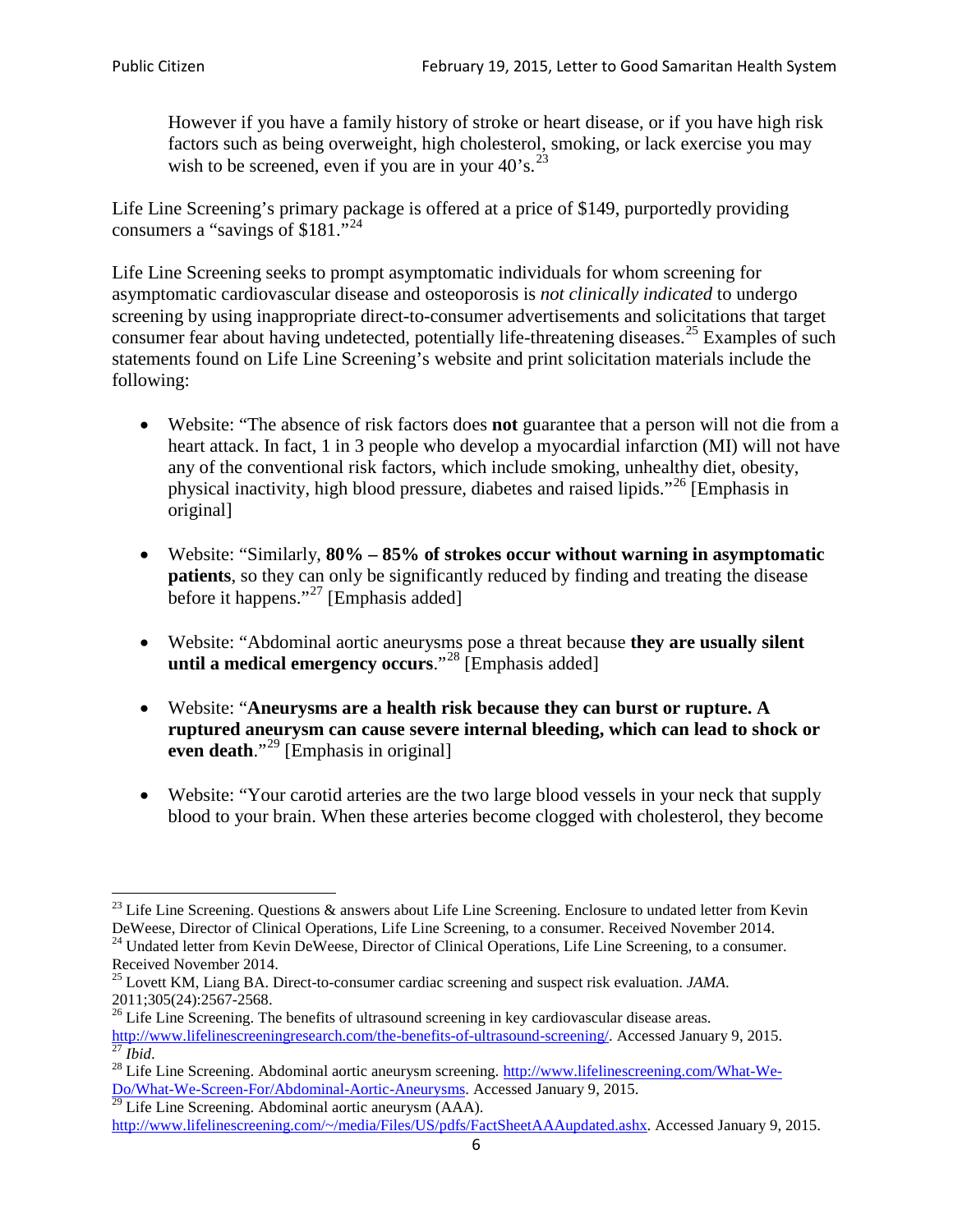**dangerously narrow**. **If a blood clot occurs in the carotid arteries, then blood cannot reach your brain and a stroke can result**. "<sup>[30](#page-6-0)</sup> [Emphasis added]

- Website: "A ruptured aortic aneurysm can cause massive internal bleeding and requires prompt emergency treatment to prevent death. **It is estimated that 80% of people with a ruptured aneurysm will die, and that many of these will die before being able to reach a hospital.**"<sup>[31](#page-6-1)</sup> [Emphasis added]
- Website: "As we age, bones begin to break down faster than new bone can be formed. Osteoporosis removes minerals from bones until they become so weak and brittle that they fracture very easily. Actions such as bending to pick up a newspaper, lifting a vacuum, or even coughing can cause a fracture. **Some fractures, such as hip fractures, may require hospitalization or major surgery, and may result in disability or even**  death."<sup>[32](#page-6-2)</sup> [Emphasis added]
- Direct-to-consumer letter: "These screenings have proven to be safe and accurate in detecting **your risks of stroke and vascular disease** – so you and your doctor **can do something about it before it's too late.**"<sup>[33](#page-6-3)</sup> [Emphasis added]
- Direct-to-consumer letter: "The lifetime risk of stroke for middle-aged men and women is 1 in 5 for women and 1 in 6 for men, and **it takes a terrible toll on families**."[34](#page-6-4) [Emphasis added]
- Direct-to-consumer letter: "Life Line Screening has conducted nearly 8 million screenings, and customers sometimes tell us they feel the **screenings saved their lives**."[35](#page-6-5) [Emphasis added]
- Direct-to-consumer letter:  $36$  "What's inside your arteries?" [Emphasis in original]

As discussed below, a review of current evidence-based guidelines and relevant scientific literature fails to provide support for use of these five tests — individually or together as a package — for widespread screening of asymptomatic individuals in the general adult population over age 50 on a one-time basis, let alone annually. For many individuals, the risks of harm outweigh the benefits of the testing. Moreover, since the tests are not clinically indicated for most people being screened, and since many people will undergo additional unnecessary testing, these screenings are resulting in financial harm to many individuals.

<span id="page-6-0"></span><sup>&</sup>lt;sup>30</sup> Life Line Screening. Carotid artery disease screening. [http://www.lifelinescreening.com/What-We-Do/What-We-](http://www.lifelinescreening.com/What-We-Do/What-We-Screen-For/Carotid-Artery-Disease)[Screen-For/Carotid-Artery-Disease.](http://www.lifelinescreening.com/What-We-Do/What-We-Screen-For/Carotid-Artery-Disease) Accessed January 9, 2015.<br><sup>31</sup> *Ibid.* 32 Life Line Screening. Osteoporosis screening/bone density test. [http://www.lifelinescreening.com/What-We-](http://www.lifelinescreening.com/What-We-Do/What-We-Screen-For/Osteoporosis)

<span id="page-6-2"></span><span id="page-6-1"></span>[Do/What-We-Screen-For/Osteoporosis.](http://www.lifelinescreening.com/What-We-Do/What-We-Screen-For/Osteoporosis) Accessed January 9, 2015. <sup>33</sup> Undated letter from Kevin DeWeese, Director of Clinical Operations, Life Line Screening, to a consumer.

<span id="page-6-3"></span>Received November 2014.<br><sup>34</sup> Ibid.

<span id="page-6-4"></span>

<span id="page-6-5"></span><sup>34</sup> *Ibid*. 35 *Ibid*. 36 *Ibid*.

<span id="page-6-6"></span>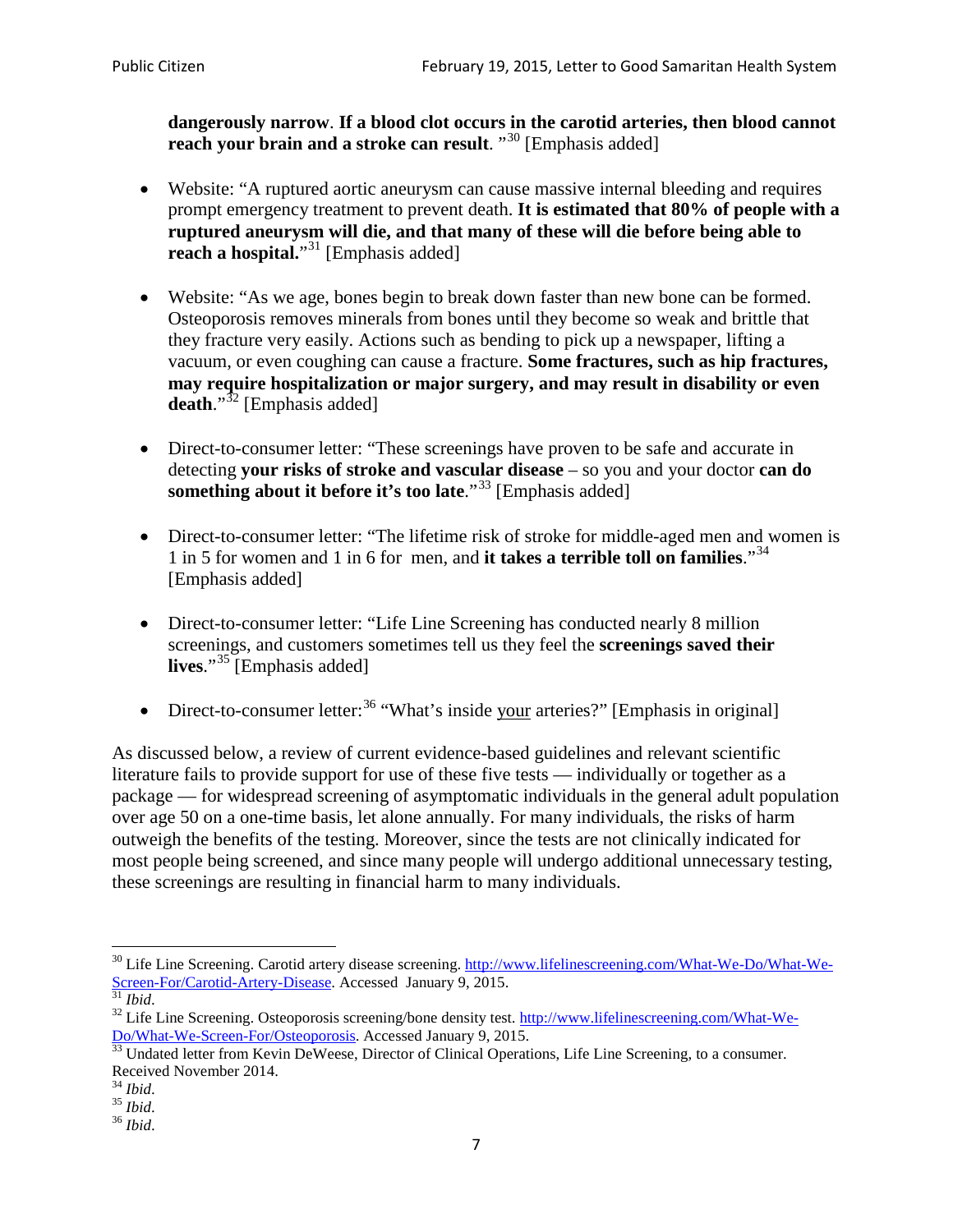Although the following screening tests sound appealing, each one either: (a) clinically benefits only appropriately selected high-risk groups of patients (rather than *all* adults over age 50); or (b) has not been scientifically proven to provide any clinically meaningful benefit to anyone. Widespread and indiscriminate use of these tests is likely to be harmful to large numbers of individuals in the general, asymptomatic population by yielding a significant number of falsepositive test results, leading to subsequent unnecessary diagnostic procedures and treatments, associated adverse effects of those procedures and treatments, and unwarranted anxiety in tested individuals. In addition, some individuals undergoing inappropriate screening will have truepositive abnormal results, but the abnormalities found will never cause symptoms or death, leading to overdiagnosis.

# **A. Atrial fibrillation screening with electrocardiogram (ECG):**

The Life Line Screening online promotional materials state:<sup>[37](#page-7-0)</sup>

Atrial Fibrillation is the most common type of heart arrhythmia (abnormal heartbeat). It occurs when the heart's upper chambers (the atria) beat irregularly or quiver. Without an effective heartbeat blood isn't pumped completely out of the atria, causing blood to pool and possibly clot. A clot can travel to other parts of the body, including the brain, where it may result in stroke.

Screening for Atrial Fibrillation

• A non-invasive procedure used to detect irregular heartbeat (a major risk factor for stroke), an Atrial Fibrillation screening is performed by attaching [ECG] electrodes above your wrists and ankles.

Who should have an atrial fibrillation screening?

• Anyone with risk factors for stroke, atrial fibrillation or carotid artery disease

How often should I get an atrial fibrillation screening?

• Annually

<span id="page-7-1"></span>However, we are not aware of any major medical professional organization that endorses widespread screening of asymptomatic patients younger than age 65 for atrial fibrillation. In addition, atrial fibrillation can be detected in most patients who have the condition simply by checking for an irregularly irregular pulse during a physical exam.

In 2011, the American Heart Association (AHA) and the American Stroke Association (ASA) jointly issued updated evidence-based guidelines for the primary prevention of stroke.<sup>[38](#page-7-1)</sup> The

<span id="page-7-0"></span><sup>&</sup>lt;sup>37</sup> Life Line Screening. Atrial fibrillation screening. [http://www.lifelinescreening.com/What-We-Do/What-We-](http://www.lifelinescreening.com/What-We-Do/What-We-Screen-For/Atrial-Fibrillation)[Screen-For/Atrial-Fibrillation.](http://www.lifelinescreening.com/What-We-Do/What-We-Screen-For/Atrial-Fibrillation) Accessed January 9, 2015.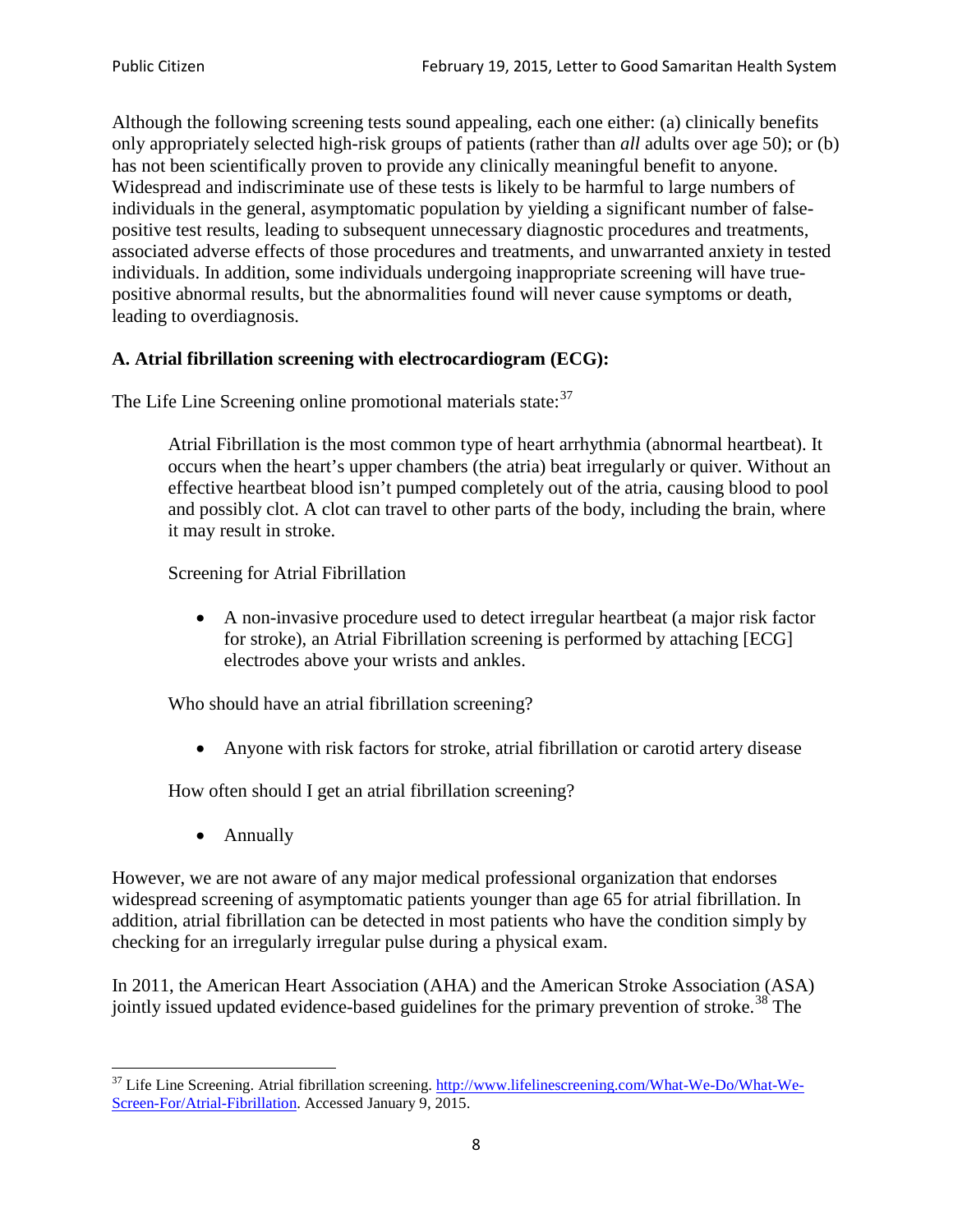American Academy of Neurology (AAN) affirmed the value of these guidelines. The 2011 AHA/ASA guidelines provided the following recommendation regarding screening for atrial fibrillation:

Active screening for atrial fibrillation in patients >65 years of age in primary care settings using pulse taking followed by an ECG as indicated can be useful.

In 2014, the AHA and the ASA issued updated evidence-based guidelines for the primary prevention of stroke.<sup>[39](#page-8-0)</sup> The AAN again affirmed the value of the updated guidelines, and the American Association of Neurological Surgeons, the Congress of Neurological Surgeons and the Preventive Cardiovascular Nurses Association endorsed them. The update provided the following recommendation regarding screening for atrial fibrillation:

Active screening for AF in the primary care setting in patients >65 years of age by pulse assessment followed by ECG as indicated can be useful.

In 2010 and 2012, the European Society of Cardiology issued evidence-based guidelines that similarly recommended that patients ages 65 and older be screened for atrial fibrillation by their primary health care providers by checking the pulse, followed by an ECG in case of irregularity. $40,41$  $40,41$ 

# **B. Stroke/Carotid Artery Ultrasound:**

The Life Line Screening online promotional materials state:<sup>[42](#page-8-3)</sup>

Your carotid arteries are the two large blood vessels in your neck that supply blood to your brain. When these arteries become clogged with cholesterol, they become dangerously narrow. If a blood clot occurs in the carotid arteries, then blood cannot reach your brain and a stroke can result. …

<sup>&</sup>lt;sup>38</sup> Goldstein LB, Bushnell CD, Adams RJ, et al. Guidelines for the primary prevention of stroke: A guideline for healthcare professionals from the American Heart Association/American Stroke Association. *Stroke*.

<sup>2011;42(2):517-584.</sup> [see page 1 for title, authors, ANA affirmation; see page 21 for recommendation]

<span id="page-8-0"></span> $\frac{2011,42(2)(317,601)}{39}$  Meschia JF, Bushnell C, Goden-Albala B, et al. Guidelines for the primary prevention of stroke: A statement for healthcare professionals from the American Heart Association/American Stroke Association. *Stroke*.

<sup>2014;45(12):3754-3832.</sup> [see page 1 for title, authors, ANA affirmation and other endorsements; see page 24 for recommendation]

<span id="page-8-1"></span><sup>40</sup> Camm AJ, Kirchhof P, Lip GYH, et al. Guidelines for the management of atrial fibrillation: The Task Force for the Management of Atrial Fibrillation of the European Society of Cardiology (ESC). *Eur Heart J*. 2010;31:2369- 2429. [See page 50]

<span id="page-8-2"></span><sup>41</sup> Camm AJ, Lip GYH, De Caterina R, et al. 2012 focused update of the ESC Guidelines for the management of atrial fibrillation: An update of the 2010 ESC Guidelines for the management of atrial fibrillation. *Eur Heart J*.

<span id="page-8-3"></span><sup>&</sup>lt;sup>2012</sup>;23(21):2719-2747. [See page 273] 42 Life Line Screening. [http://www.lifelinescreening.com/What-We-Do/What-We-](http://www.lifelinescreening.com/What-We-Do/What-We-Screen-For/Carotid-Artery-Disease)[Screen-For/Carotid-Artery-Disease.](http://www.lifelinescreening.com/What-We-Do/What-We-Screen-For/Carotid-Artery-Disease) Accessed January 9, 2015.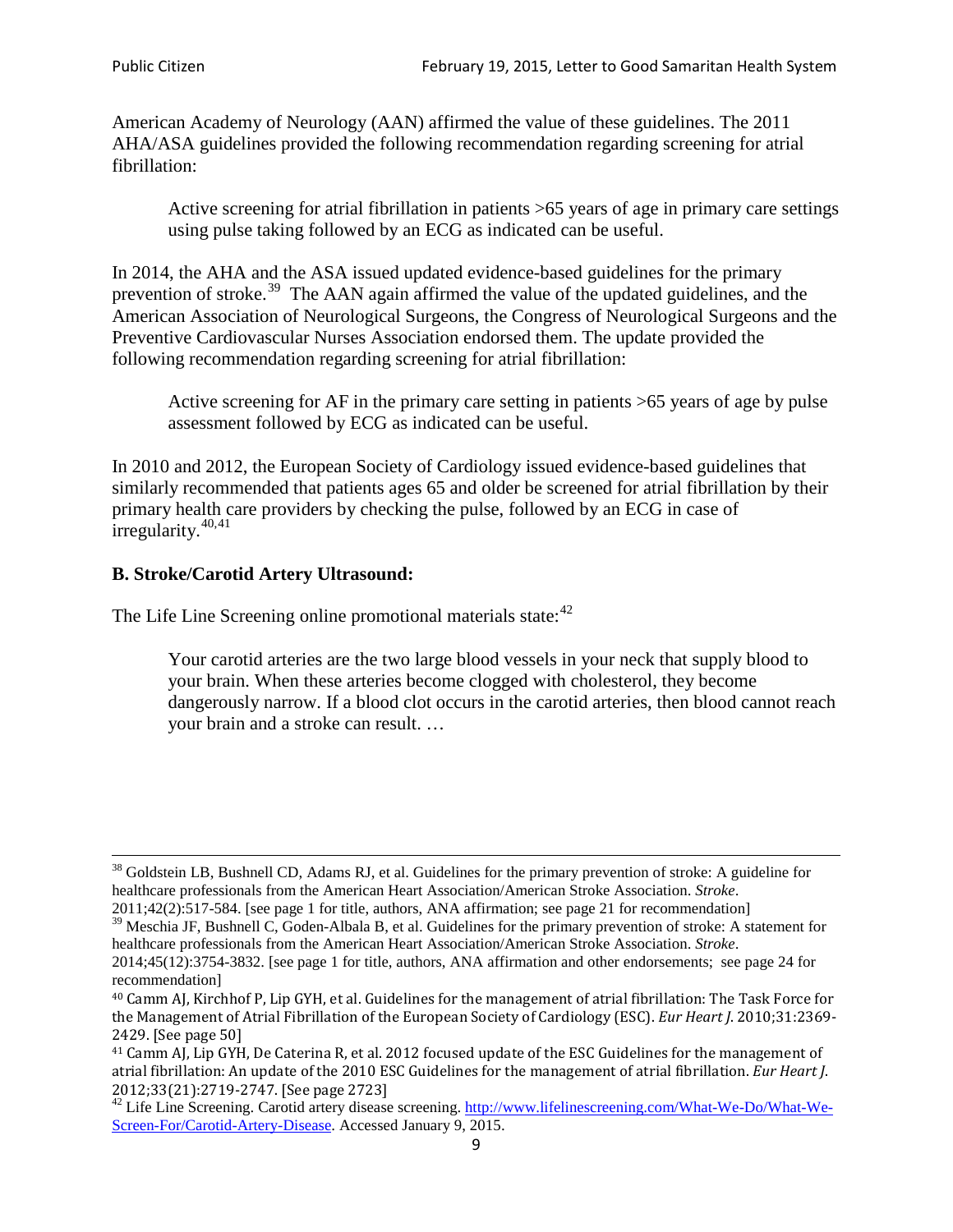Carotid Artery Disease (Plaque) Screening

• Simple, painless and non-invasive, this screening uses cutting-edge Doppler color flow ultrasound technology to create images of the carotid arteries while also measuring blood flow through them.

Who should have a carotid artery screening?

- Anyone over age 50
- Anyone over age 40 with risk factors

How often should I get a carotid artery screening?

• Annually

However, several major medical professional organizations affirmatively recommend *against* indiscriminate screening with carotid artery ultrasounds in low-risk, asymptomatic individuals, and we are not aware of any major medical professional organization that endorses such screening.

Good evidence indicates that although stroke is a leading cause of death and disability in the United States, a relatively small proportion of all disabling, unheralded strokes are due to carotid artery disease. Studies also suggest that only about 1 percent of the general population older than 65 has severe carotid artery stenosis (60 to 90 percent narrowing).<sup>[43](#page-9-0)</sup> Carotid artery stenosis is more prevalent in older adults, smokers, those with hypertension and those with heart disease; unfortunately, research has not found any single risk factor or clinically useful risk stratification tool that can reliably and accurately distinguish people who have clinically important carotid artery stenosis from those who do not.<sup>[44](#page-9-1)</sup>

In 2006, the AHA and the ASA issued a series of evidence-based guidelines for the primary prevention of stroke.<sup>[45](#page-9-2)</sup> The value of the guidelines was affirmed by the AAN. Although the guidelines did not include a specific recommendation about screening the general population for asymptomatic carotid stenosis, they did state the following:

Although highly selected patients may benefit, screening of general populations for asymptomatic carotid stenosis is unlikely to be cost-effective. The cost-effectiveness of even a one-time screening approach would be highly dependent on the ability to identify a group of persons with a high pretest likelihood of having high-grade asymptomatic disease, the availability of a screening test with a very high sensitivity and specificity when used on a side-scale basis, and very low perioperative complication rates.

<span id="page-9-0"></span> $^{43}$  U.S. Preventive Services Task Force. Screening for carotid artery stenosis: U.S. Preventive Services Task Force recommendation statement. Ann Intern Med. 2007;147(12):854-859.

<span id="page-9-2"></span>

<span id="page-9-1"></span><sup>&</sup>lt;sup>44</sup> *Ibid*. <sup>45</sup> Goldstein LB, Adams R, Alberts MJ, et al. Primary prevention of ischemic stroke: A guideline from the American <sup>45</sup> Goldstein LB, Adams R, Alberts MJ, et al. Primary prevention of ischemic stroke: A guide Heart Association/American Stroke Association Stroke Council. *Stroke*. 2006;37(6):1583-633.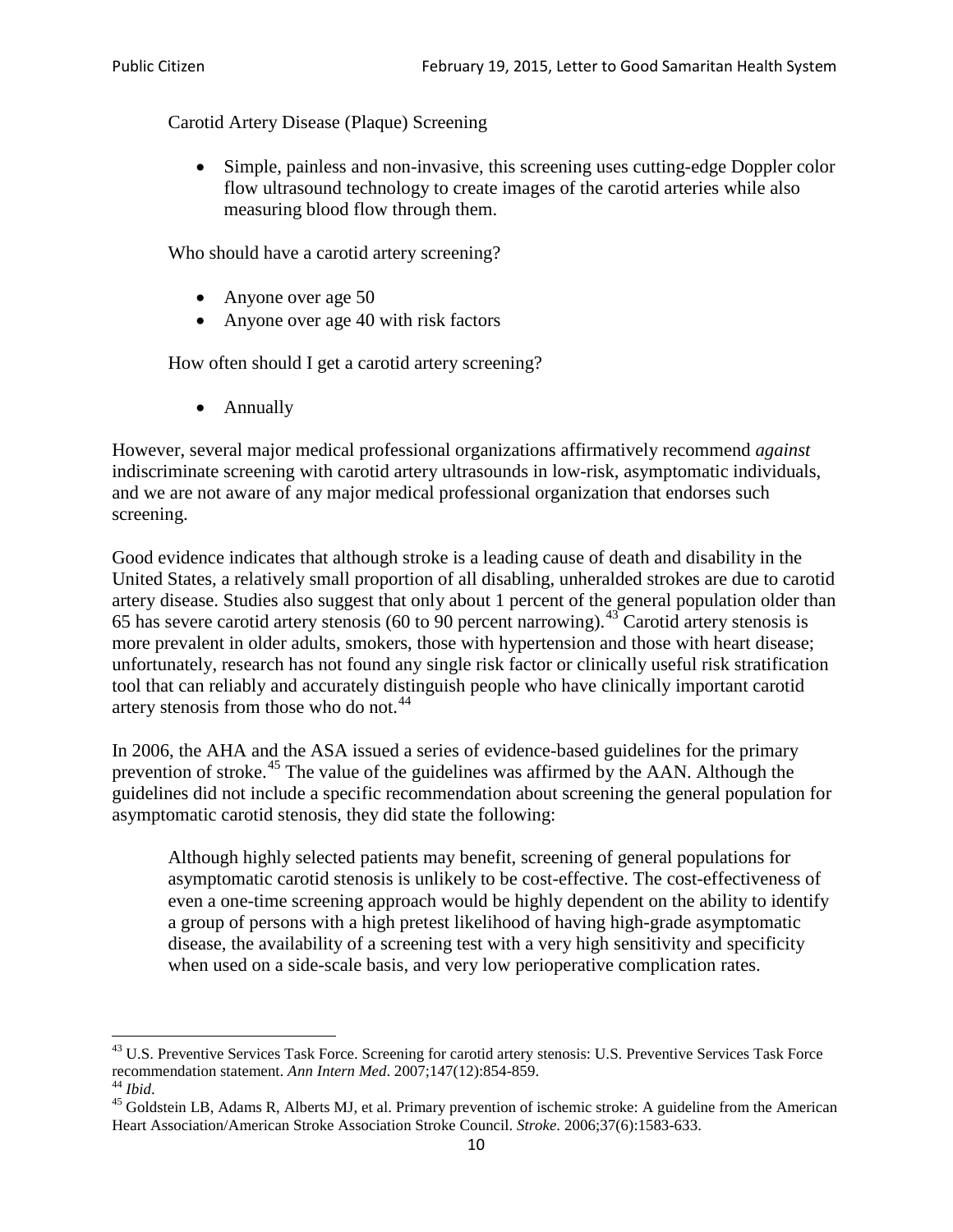These conditions for cost-effective screening are not met for carotid artery ultrasound screening of asymptomatic individuals in the general population, as discussed below.

In 2011, the AHA and the ASA issued updated guidelines for the primary prevention of stroke, the value of which was again affirmed by the  $AAN<sup>46</sup>$  $AAN<sup>46</sup>$  $AAN<sup>46</sup>$ . The updated guidelines stated the following:

Population screening for asymptomatic carotid artery stenosis is not recommended.

In 2014, the AHA and the ASA issued updated guidelines for the primary prevention of stroke.<sup>47</sup> The AAN again affirmed the value of the updated guidelines, and the American Association of Neurological Surgeons, the Congress of Neurological Surgeons, and the Preventive Cardiovascular Nurses Association endorsed them. The updated guidelines stated the following:

Screening low-risk populations for asymptomatic carotid artery stenosis is not recommended.

In 2007, the U.S. Preventive Services Task Force (USPSTF) issued an evidence-based grade D recommendation *against* screening for asymptomatic carotid artery stenosis in the general population.[48](#page-10-2) In making this a grade D recommendation, the USPSTF concluded with moderate certainty that for individuals with asymptomatic carotid artery stenosis, the benefits of screening do not outweigh the harms. It noted, in particular, the following:

#### **Importance**

Good evidence indicates that although stroke is a leading cause of death and disability in the United States, a relatively small proportion of all disabling, unheralded strokes is due to [carotid artery stenosis].

#### **Detection**

The most feasible screening test for severe [carotid artery stenosis] (for example, 60% to 99% stenosis) is duplex ultrasonography. Good evidence indicates that this test has moderate sensitivity and specificity and yields many false-positive results. A positive result on duplex ultrasonography is often confirmed by digital subtraction angiography, which is more accurate but can cause serious adverse events. Noninvasive confirmatory tests, such as magnetic resonance angiography, involve some inaccuracy. Given these facts, some people with false-positive test results may receive unnecessary invasive carotid endarterectomy surgery.

<span id="page-10-0"></span><sup>&</sup>lt;sup>46</sup> Goldstein LB, Bushnell CD, Adams RJ, et al. Guidelines for the primary prevention of stroke: A guideline for healthcare professionals from the American Heart Association/American Stroke Association. *Stroke*.<br>2011;42(2):517-584. [see page 1 for title, authors, ANA affirmation; see page 25 for recommendation]

<span id="page-10-1"></span><sup>&</sup>lt;sup>47</sup> Meschia JF, Bushnell C, Goden-Albala B, et al. Guidelines for the primary prevention of stroke: A statement for healthcare professionals from the American Heart Association/American Stroke Association. *Stroke*. 2014;45(12):3754-3832. [see page 1 for title, authors, ANA affirmation and other endorsements; see page 30 for

recommendation]

<span id="page-10-2"></span><sup>&</sup>lt;sup>48</sup> U.S. Preventive Services Task Force. Screening for carotid artery stenosis: U.S. Preventive Services Task Force recommendation statement. *Ann Intern Med*. 2007;147(12):854-9.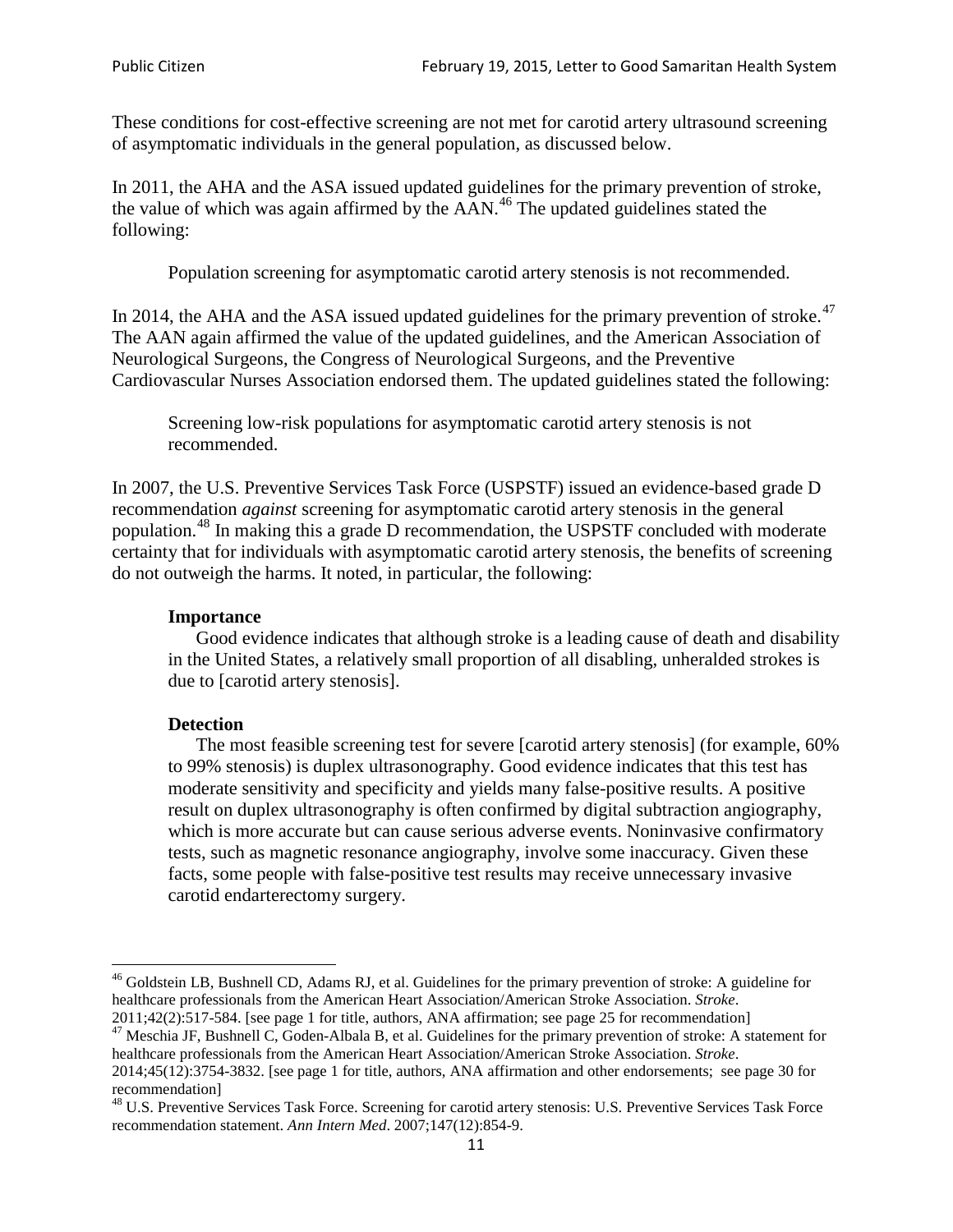### **Benefits of Detection and Early Intervention**

Good evidence indicates that in selected, high-risk trial participants with asymptomatic severe [carotid artery stenosis], carotid endarterectomy by selected surgeons reduces the 5-year absolute incidence of all strokes or perioperative death by approximately 5%. These benefits would be less among asymptomatic people in the general population. For the general primary care population, the benefits are judged to be no greater than small.

## **Harms of Detection and Early Intervention**

Good evidence indicates that both the testing strategy and the treatment with carotid endarterectomy can cause harms. A testing strategy that includes angiography will itself cause some strokes. A testing strategy that does not include angiography will cause some strokes by leading to carotid endarterectomy in people who do not have severe [carotid artery stenosis]. In excellent centers, carotid endarterectomy is associated with a 30-day stroke or mortality rate of about 3%; some areas have higher rates. These harms are judged to be no less than small.

In July 2014, the USPSTF issued an updated recommendation against screening for asymptomatic carotid artery stenosis in the general population.<sup>[49](#page-11-0)</sup> In reaffirming its prior recommendation, the USPSTF concluded with moderate certainty that the harms of screening for asymptomatic carotid artery stenosis outweigh the benefits. The USPSTF presented the following updated rationale: $50$ 

#### **Importance**

Stroke is a leading cause of death and disability in the United States. Although asymptomatic carotid artery stenosis is a risk factor for stroke, it causes a relatively small proportion of strokes.

#### **Detection**

The most feasible screening test for carotid artery stenosis (defined as 60% to 99% stenosis) is ultrasonography. Although adequate evidence indicates that this test has high sensitivity and specificity, in practice, ultrasonography yields many false-positive results in the general population, which has a low prevalence of carotid artery stenosis (approximately 0.5% to 1%). There are no externally validated, reliable tools that can determine who is at increased risk for carotid artery stenosis or for stroke when carotid artery stenosis is present. Adequate evidence indicates that the accuracy of screening by auscultation of the neck is poor.

## **Benefits of Detection and Early Intervention**

There is no direct evidence on the benefits of screening for carotid artery stenosis. Adequate evidence indicates that in selected trial participants with asymptomatic carotid artery stenosis, carotid endarterectomy (CEA) performed by selected surgeons reduces the absolute incidence of all strokes or perioperative death by approximately 3.5%

<span id="page-11-0"></span><sup>&</sup>lt;sup>49</sup> LeFevre on behalf of the U.S. Preventive Services Task Force. Screening for asymptomatic carotid artery stenosis: U.S. Preventive Services Task Force Recommendation Statement. *Ann Intern Med*. Published online July 8, 2014. doi:10.7326/M14-1333. <sup>50</sup> *Ibid*.

<span id="page-11-1"></span>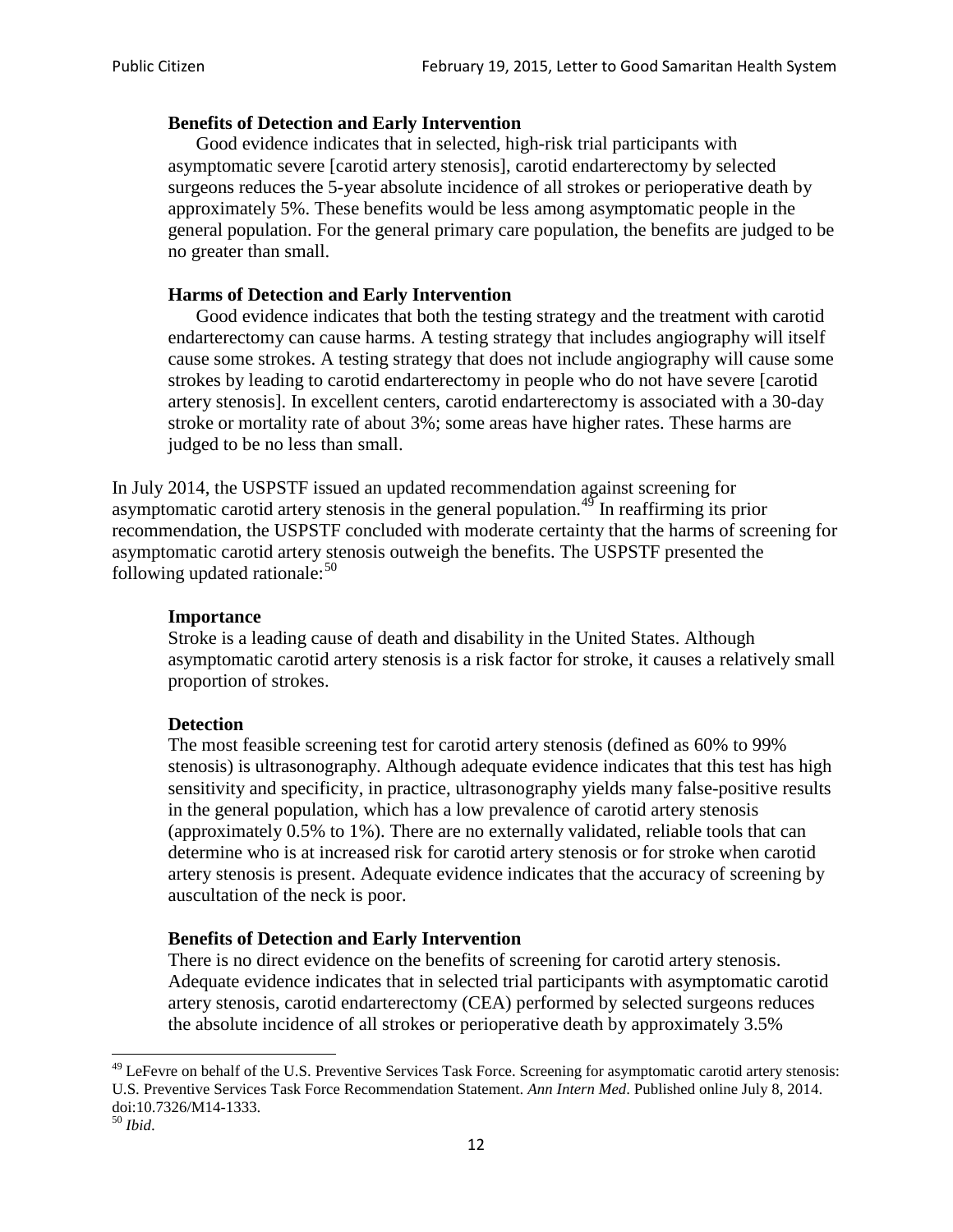compared with (outdated) medical management. However, this difference is probably smaller with current optimal medical management. The magnitude of these benefits would be smaller in asymptomatic persons in the general population. For the general primary care population, the magnitude of benefit is small to none. There is no evidence that identification of asymptomatic carotid artery stenosis leads to any benefit from adding or increasing medication doses (beyond current standard medical therapy for cardiovascular disease prevention).

## **Harms of Detection and Early Intervention**

Adequate evidence indicates that both the testing strategy for carotid artery stenosis and treatment with CEA can cause harms. Although screening with ultrasonography has few direct harms, all screening strategies, including those with or without confirmatory tests (that is, digital subtraction or magnetic resonance angiography), have imperfect sensitivity and specificity and could lead to unnecessary interventions and result in serious harms. In selected centers similar to those in the trials, CEA is associated with a 30-day stroke or mortality rate of approximately 2.4%; reported rates are as high as approximately 5% in low-volume centers and 6% in certain states. Myocardial infarctions are reported in 0.8% to 2.2% of patients after CEA. The 30-day stroke or mortality rate after carotid angioplasty and stenting (CAAS) is approximately 3.1% to 3.8%. The overall magnitude of harms of screening and subsequent treatment of asymptomatic carotid artery stenosis is small to moderate depending on patient population, surgeon, center volume, and geographic location.

In 2007, the American Society of Neuroimaging, with co-sponsorship by the Society of Vascular and Interventional Neurology, issued evidence-based recommendations on the screening of asymptomatic carotid artery disease in the general population and selected subsets of patients.<sup>[51](#page-12-0)</sup> These societies issued a grade E recommendation *against* screening for carotid artery stenosis in the general population or in a selected population based on age, gender or any other variable alone. The criteria for a grade E recommendation were that the prevalence of disease may be high or low but detection and treatment is documented to have no benefit, or prevalence of disease is low. They also issued a grade A recommendation that screening of selective subpopulations of adults age 65 or older with at least three cardiovascular risk factors (hypertension, coronary artery disease, current cigarette smoking or hyperlipidemia) needs to be considered. The criteria of a grade A recommendation were that the prevalence of disease is high and detection and treatment is of documented benefit.

In 2011, the Society for Vascular Surgery issued a position statement recommending ultrasound screening of carotid arteries only for high-risk individuals age 55 or older, taking into account cardiovascular risk factors, such as a history of hypertension, diabetes mellitus, smoking,

<span id="page-12-0"></span><sup>&</sup>lt;sup>51</sup> Qureshi AI, Alexandrov AV, Tegeler CH, et al. Guidelines for screening of extracranial carotid artery disease: a statement for healthcare professionals from the multidisciplinary practice guidelines committee of the American Society of Neuroimaging; cosponsored by the Society of Vascular and Interventional Neurology. *J Neuroimaging*. 2007;17(1):19-47.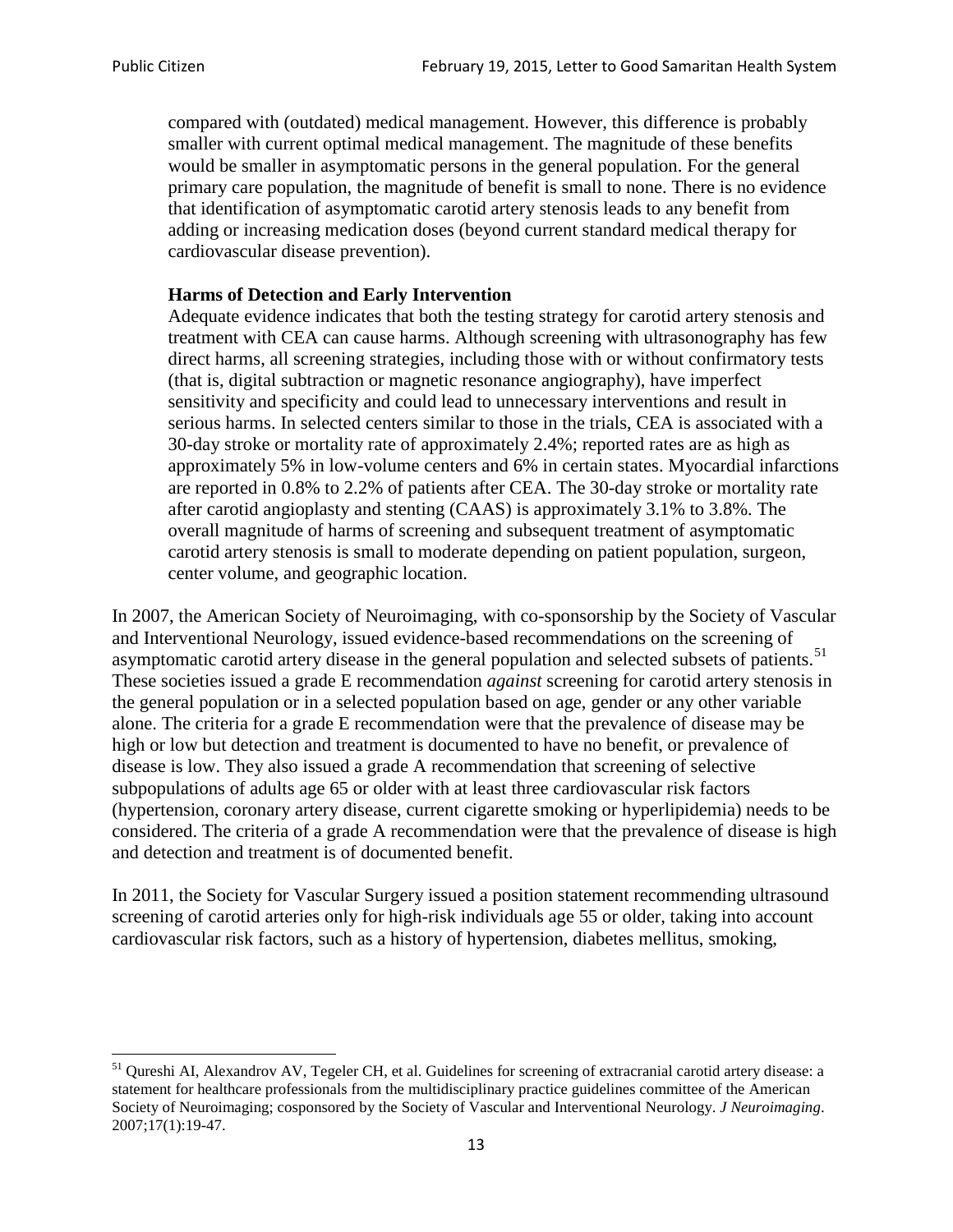hypercholesterolemia, or known cardiovascular disease.<sup>[52](#page-13-0)</sup> The position statement provided little substantive evidence to support this recommendation.

Thus, screening for carotid artery stenosis with ultrasound in the general, asymptomatic population has *not* been shown to significantly improve clinical outcomes, and numerous medical professional organizations strongly recommend against such screening.

#### **C. Abdominal Aortic Aneurysm Ultrasound:**

The Life Line Screening online promotional materials state:<sup>[53](#page-13-1)</sup>

An Abdominal Aortic Aneurysm (AAA), a specific kind of aneurysm, is a condition in which the lining of the blood vessel called the aorta is enlarged within the abdomen. Abdominal aortic aneurysms pose a threat because they are usually silent until a medical emergency occurs.

The abdominal aorta is the largest blood vessel in the body and the main artery that originates in the heart. As the lining weakens from age and other risk factors, the vessel wall thins and expands. …

Screening for Aortic Aneurysms

• A painless, non-invasive procedure, an abdominal aortic aneurysm screening requires you to lie on your back while a technician uses ultrasound to take images and measurements of your abdominal aorta. …

Who should have an aortic aneurysm screening?

• Anyone with risk factors

How often should I get an aortic aneurysm screening?

• Annually

By definition, an AAA is present when aortic diameter equals or exceeds 3.0 cm (slightly more than one inch).<sup>[54](#page-13-2)</sup> Most people who have an AAA show no signs or symptoms until it ruptures. The strongest risk factor for *rupture* of an AAA is the aortic diameter.<sup>[55](#page-13-3)</sup> Thus, risk of AAA rupture rises with increasing size of the aneurysm. AAAs with a diameter between 3.0 and 3.9

<span id="page-13-0"></span> $52$  Society for Vascular Surgery. SVS position statement on vascular screenings. January 2011. http://www.vascularweb.org/about/positionstatements/Pages/svs-position-statement-on-vascular-screening.aspx.<br>Accessed January 14, 2015.

<span id="page-13-1"></span>Accessed January 14, 2015.<br>
Sa Life Line Screening. Abdominal aortic aneurysm screening. http://www.lifelinescreening.com/What-We-<br>
Do/What-We-Screen-For/Abdominal-Aortic-Aneurysms. Accessed January 9, 2015.

<span id="page-13-2"></span> $\frac{1}{54}$  Fleming C, Whitlock EP, Beil TL, Lederle FA. Screening for abdominal aortic aneurysm: A best-evidence systematic review for the U.S. Preventive Services Task Force. *Ann Intern Med.* 2005;142(3):203-211.<br><sup>55</sup> Lederle FA, Johnson GR, Wilson SE, et al. Rupture rate of large abdominal aortic aneurysms in patients refusing

<span id="page-13-3"></span>or unfit for elective repair. *JAMA*. 2002;287(22):2968-2972.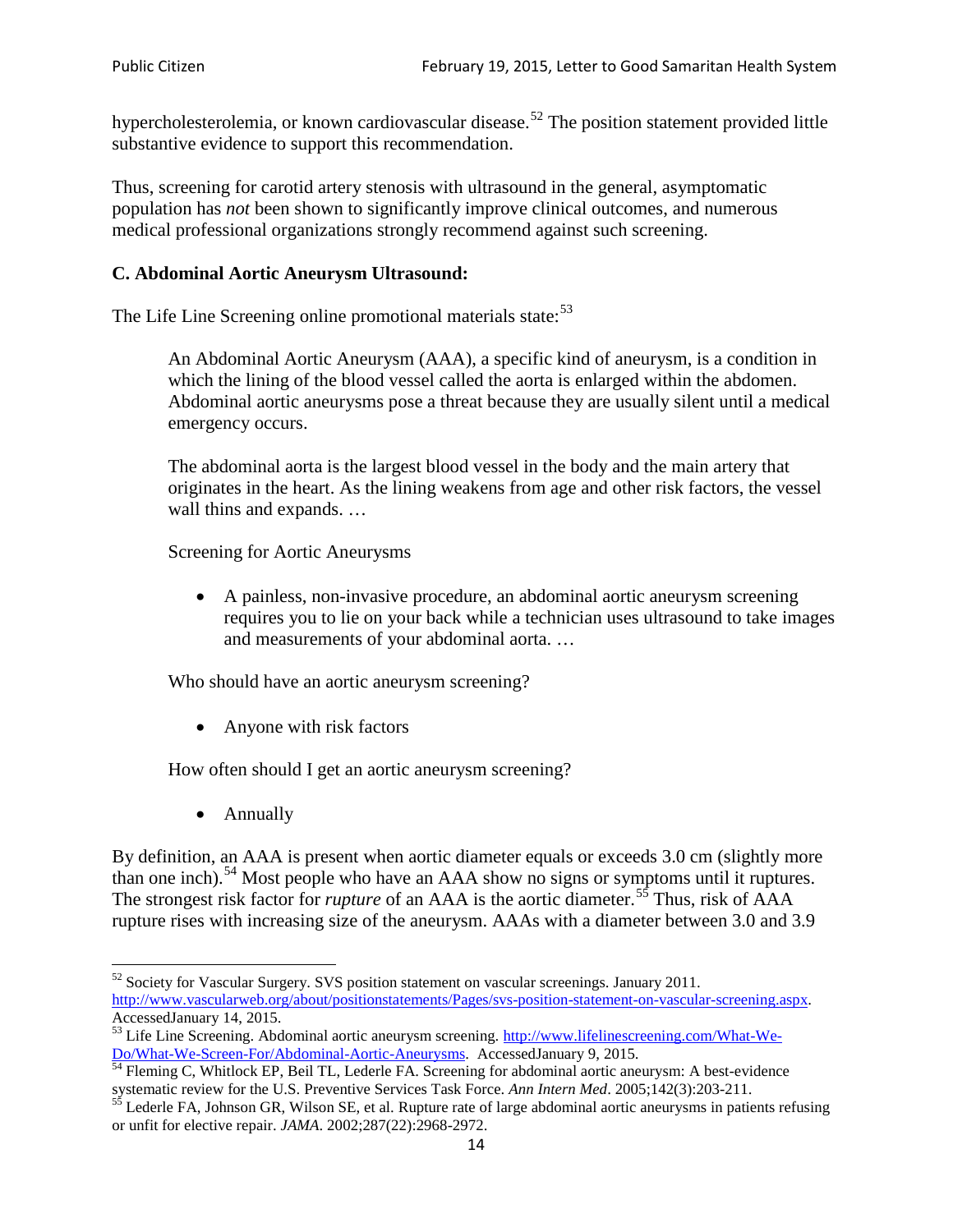cm have an essentially 0 percent annual rupture risk; those with between 4.0 and 4.9 cm have a 1 percent risk; and those between 5.0 and 5.9 cm have a 11 percent annual rupture risk.<sup>[56](#page-14-0)</sup>

In a study of an unselected general population in the U.K., the prevalence of AAA was six times greater in men than women for all age groups.<sup>[57](#page-14-1)</sup> For men not screened for  $AAA$ , almost all deaths from ruptured AAAs occurred after age 65, with more than half occurring before age 80.<sup>[58](#page-14-2)</sup> For women not screened for AAA, the majority of AAA-related deaths occurred after age 80.<sup>[59](#page-14-3)</sup>

Several major medical professional organizations affirmatively recommend one-time ultrasound screening for AAAs *only in certain high-risk individuals* given the epidemiology of AAAs described above, and we are not aware of any major medical professional organization that endorses indiscriminate ultrasound screening for AAAs in low-risk, asymptomatic individuals.

In 2005, the USPSTF issued the following evidence-based recommendations for AAA screening:  $60$ 

(1) A grade B recommendation for one-time screening for AAA by ultrasonography in men age 65 to 75 who have ever smoked. In making this a grade [B recommendation,](http://www.uspreventiveservicestaskforce.org/uspstf/gradespre.htm#brec) the USPSTF offered the following rationale:

> The USPSTF found good evidence that screening for AAA and surgical repair of large AAAs ( $\geq$ 5.5 cm) in men age 65 to 75 years who have ever smoked (current and former smokers) leads to decreased AAA-specific mortality. There is good evidence that abdominal ultrasonography, performed in a setting with adequate quality assurance (that is, in an accredited facility with credentialed technologists), is an accurate screening test for AAA. There is also good evidence of important harms of screening and early treatment, including an increased number of surgeries with associated clinically significant morbidity and mortality, and short-term psychological harms. On the basis of the moderate magnitude of net benefit, the USPSTF concluded that the benefits of screening for AAA in men age 65 to 75 years who have ever smoked outweigh the harms.

(2) No recommendation for or against screening for AAA in men age 65 to 75 who have *never* smoked. In making this grade C recommendation, the USPSTF offered the following rationale:

> The USPSTF found good evidence that screening for AAA in men age 65 to 75 years who have never smoked leads to decreased AAA-specific mortality. There is, however, a lower prevalence of large AAAs in men who have never smoked

<span id="page-14-0"></span><sup>&</sup>lt;sup>56</sup> LeFevre ML on behalf of the U.S. Preventive Services Task Force. Screening for abdominal aortic aneurysm: U.S. Preventive Services Task Force recommendation statement. *Ann Intern Med*. Online June 24, 2014. doi:

<span id="page-14-1"></span><sup>10.7326/</sup>M14-1204.<br> $57$  Scott RA, Bridgewater SG, Ashton HA. Randomized clinical trial of screening for abdominal aortic aneurysm in women. *Br J Surg.* 2002;89(3):283-285.

<span id="page-14-4"></span><span id="page-14-3"></span>

<span id="page-14-2"></span><sup>&</sup>lt;sup>58</sup> *Ibid.*<br><sup>59</sup> *Ibid.* 2002;<br><sup>60</sup> U.S. Preventive Services Task Force. Screening for abdominal aortic aneurysm: Recommendation statement. *Ann Intern Med*. 2005;142(3):198-202.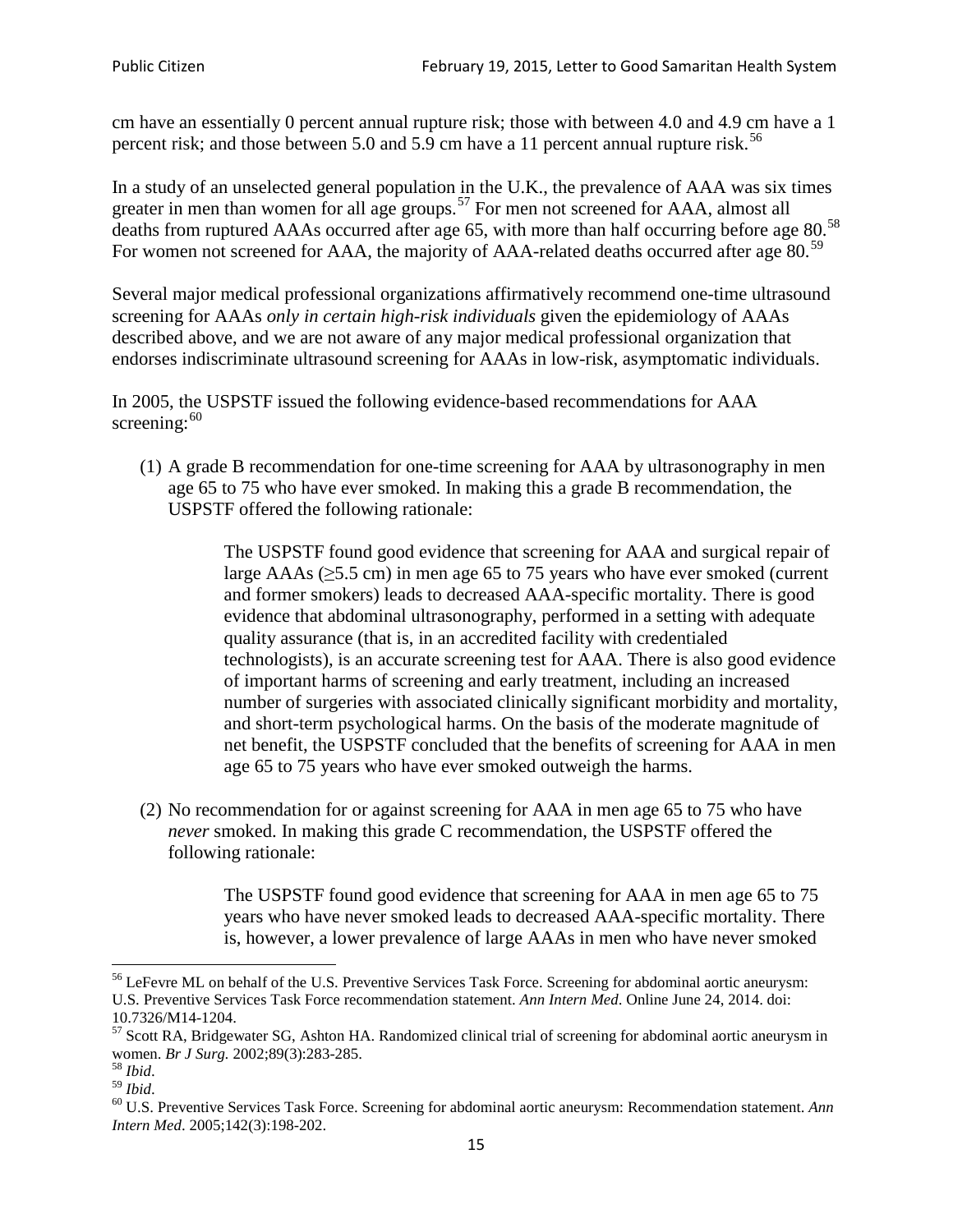compared with men who have ever smoked; thus, the potential benefit from screening men who have never smoked is small. There is good evidence that screening and early treatment lead to important harms, including an increased number of surgeries with associated clinically significant morbidity and mortality, and short-term psychological harms. The USPSTF concluded that the balance between the benefits and harms of screening for AAA is too close to make a general recommendation in this population.

(3) A grade D recommendation *against* routine screening for AAA in women. In making this a grade D recommendation, the USPSTF offered the following rationale:

> Because of the low prevalence of large AAAs in women, the number of AAArelated deaths that can be prevented by screening this population is small. There is good evidence that screening and early treatment result in important harms, including an increased number of surgeries with associated morbidity and mortality, and psychological harms. The USPSTF concluded that the harms of screening women for AAA therefore outweigh the benefits.

In June 2014, the USPSTF issued a revised recommendation statement, based on an updated review of the available evidence published between January 2004 and January 2013.<sup>[61](#page-15-0)</sup> The updated recommendations differ slightly from the 2005 recommendations and include the following: $62$ 

(1) A grade B recommendation for one-time screening for AAA with ultrasonography in men ages 65 to 75 who have ever smoked (no change from 2005). The USPSTF provided the following updated rationale for this unchanged recommendation:

> Four large, population-based, randomized, controlled trials (RCTs) show that invitation to 1-time screening for AAA is associated with reduced AAA-specific mortality in men. This benefit begins 3 years after testing and persists up to 15 years. In addition, risk reduction for AAA rupture and emergency surgery persists up to 10 to 13 years.

> In the 2 highest-quality trials, the relative reduction in AAA-specific mortality after 13 years was 42% to 66%. In the largest trial, where prevalence of AAA was approximately 5% in the screened group, screening was associated with an absolute risk reduction in death of 1.4 per 1000 men.

Abdominal aortic aneurysms are most prevalent in men who have ever smoked, occurring in approximately 6% to 7% of this population. This prevalence increases the importance of screening in these men because it maximizes the absolute benefit that could be achieved (that is, it improves the likelihood that

<span id="page-15-0"></span><sup>61</sup> Guirguis-Blake JM, Beil TL, Senger CA Whitlock EP. Ultrasonography screening for abdominal aortic aneurysms: A systematic review for the U.S. Preventive Services Task Force. *Ann Intern Med*. 2014;160(5):321- 329.

<span id="page-15-1"></span> $62$  LeFevre ML on behalf of the U.S. Preventive Services Task Force. Screening for abdominal aortic aneurysm: U.S. Preventive Services Task Force recommendation statement. *Ann Intern Med*. 2014;161(4):281-290..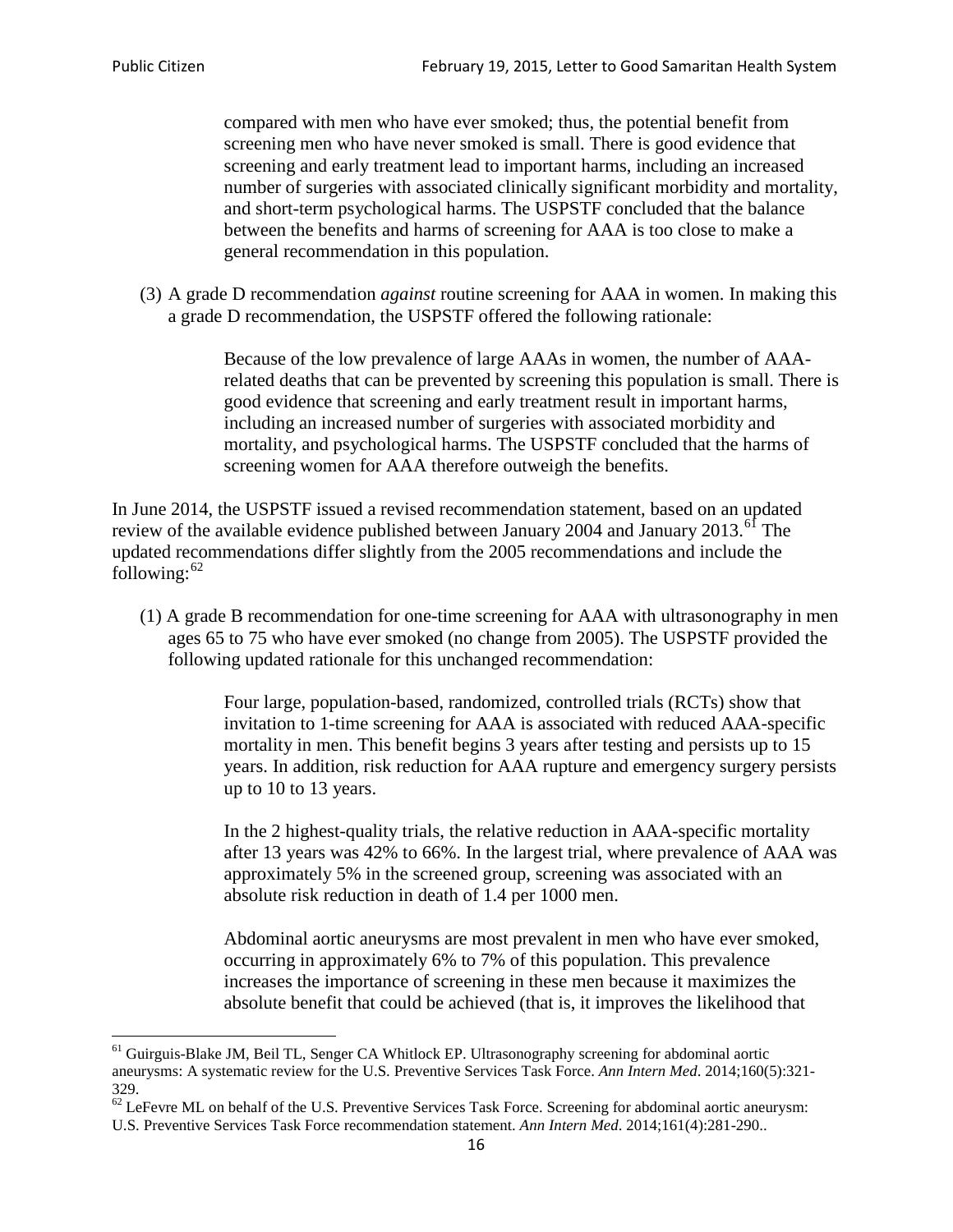men in this group will benefit from screening). Convincing evidence shows that 1-time screening with ultrasonography results in a moderate benefit in men aged 65 to 75 years who have ever smoked.

The USPSTF concluded with high certainty that screening for AAA with ultrasonography in men ages 65 to 75 who have ever smoked has a moderate net benefit.

(2) A grade C recommendation that clinicians *selectively* offer screening for AAA in men ages 65 to 75 who have never smoked rather than routinely screening all men in this group. Evidence indicates that the net benefit of screening all men ages 65 to 75 years who have never smoked is small. In determining whether this service is appropriate in individual cases, patients and clinicians should consider the balance of benefits and harms on the basis of evidence relevant to the patient's medical history, family history, other risk factors, and personal values. The USPSTF offered the following rationale for this new recommendation:

> Screening men overall reduces AAA-specific death, rupture, and emergency surgery. However, the lower prevalence of AAA in men who have never smoked (approximately 2%) substantially reduces the absolute benefit (that is, it greatly lowers the probability that men in this group will benefit from screening). Adequate evidence shows that 1-time screening for AAA with ultrasonography results in a small benefit in men aged 65 to 75 years who have never smoked.

The USPSTF also suggested the following clinical considerations with respect to this new recommendation:

Despite the demonstrated benefits of screening for AAA in men overall, the lower prevalence of AAA in male never-smokers versus male ever-smokers suggests that clinicians should consider a patient's risk factors and the potential for harm before screening for AAA rather than routinely offering screening to all male never-smokers. Important risk factors for AAA include older age and a firstdegree relative with an AAA; other risk factors include a history of other vascular aneurysms, coronary artery disease, cerebrovascular disease, atherosclerosis, hypercholesterolemia, obesity, and hypertension. Factors associated with a reduced risk for AAA include African American race, Hispanic ethnicity, and diabetes.

(3) An I statement concluding that the current evidence is insufficient to assess the balance of benefits and harms of screening for AAA in women ages 65 to 75 who have ever smoked. (An I statement means the USPSTF concludes that the current evidence is insufficient to assess the balance of benefits and harms of the service. Evidence may be lacking, of poor quality, or conflicting, and the balance of benefits and harms cannot be determined.) The USPSTF offered the following rationale for this draft statement:

> *Potential Preventable Burden.* A screening study in Sweden found that the prevalence of AAA in women aged 70 years was low (0.8%) for ever-smokers but increased to 2.0% for current smokers. A meta-analysis of individual-patient data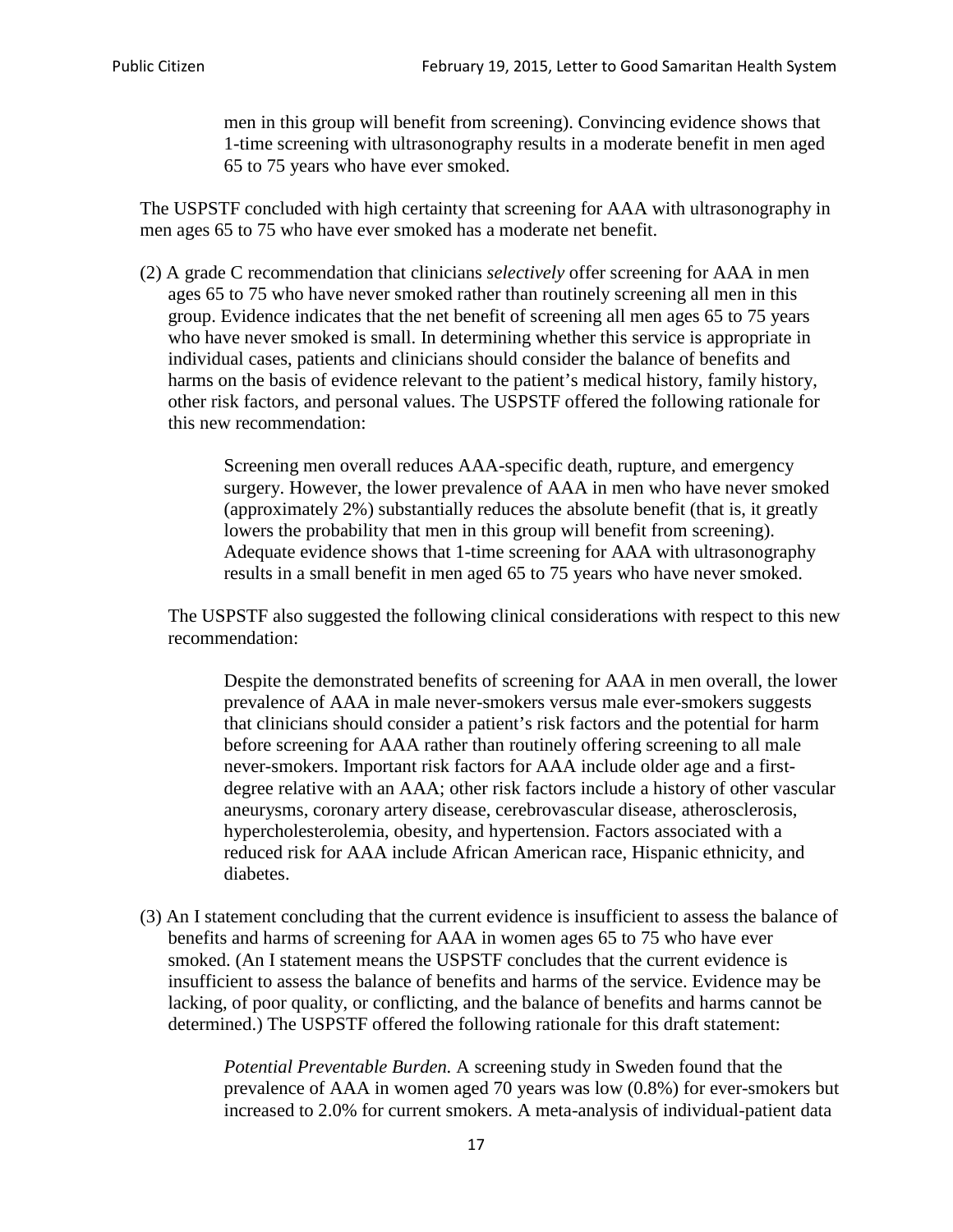found that women have a higher risk than men for AAA rupture at the same diameter (hazard ratio [HR], 3.76 [95% CI, 2.58 to 5.47]). However, AAAassociated deaths occur at an older age in women (at a time of increased competing causes of death and a declining benefit–risk ratio for operative interventions), with 70% of deaths occurring after age 80 years in women compared with fewer than 50% in men. In the only screening RCT that included women, most screen-detected AAAs in women were small (3.0 to 3.9 cm) and AAA-specific mortality was low in screened and unscreened women  $(<0.2\%)$ after 10 years.

*Potential Harms.* Four RCTs (primarily done in men) showed that screening for AAA doubled the rate of AAA-associated surgeries, largely driven by an increase in elective surgeries. Most screen-detected AAAs were below the 5.5-cm threshold for immediate repair. This finding generally results in long-term or lifelong surveillance and is probably associated with some amount of overtreatment, although the magnitude of this burden is difficult to quantify.

Most screening trials reported an associated decrease in emergency AAA repairs and a reduced 30-day mortality rate associated with emergency surgery in populations invited to screen, although mortality associated with elective surgery was not reduced. Operative mortality associated with AAAs is higher in women than in men (7% vs. 5% for open repair and 2% vs. 1% for endovascular repair, respectively).

*Costs.* In addition to the cost of ultrasonography screening (approximately \$100), the estimated potential associated cost of elective surgery to repair a screendetected AAA ranges from \$37 000 to \$43 000. Potential opportunity costs also may arise, because screening may take the place of other preventive activities that may be more beneficial to the patient.

*Current Practice.* Screening for AAA is provided as part of the "welcome-to-Medicare visit" for women who have a family history of AAA. However, the evidence is insufficient to accurately characterize current practice patterns related to screening for AAA in women.

A retrospective analysis from 2000 to 2010 used the National Inpatient Sample, a database that has a stratified 20% random sample of all nonfederal inpatient hospital admissions in the United States. This analysis found that women are more likely than men to have open surgery versus endovascular aneurysm repair (EVAR) for unruptured AAA (24% vs. 17%, respectively), potentially because of issues with access to the iliac artery (that is, smaller artery size) that may preclude endovascular management.

A retrospective review of 4026 AAA repairs in the Vascular Study Group of New England database (a voluntary registry from 30 academic and community hospitals in the 6 New England states) reported that women were more likely than men to have open surgery versus EVAR and to be older and have smaller aortic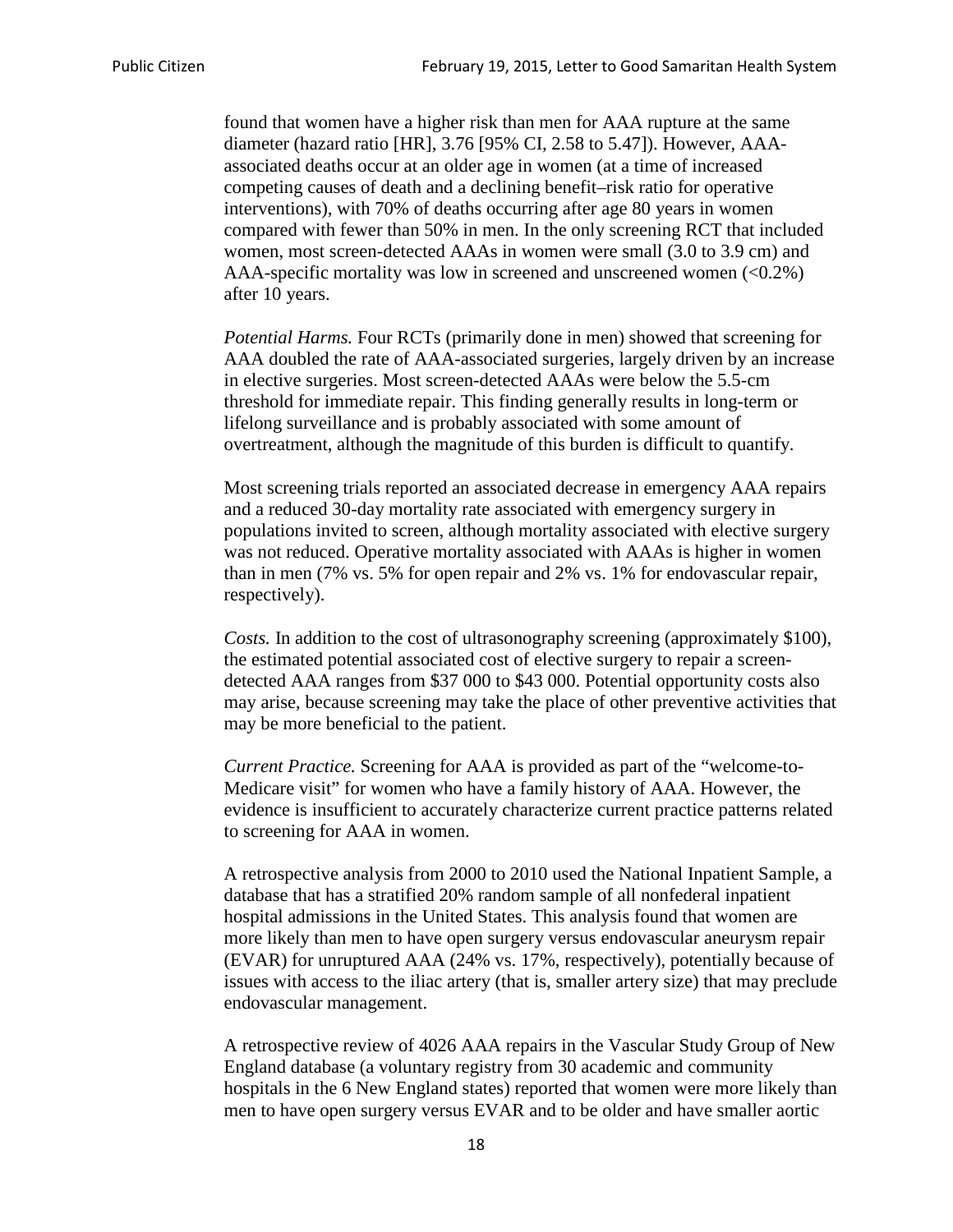diameters at the time of repair. Postoperative complications were higher in women than in men after elective EVAR or open repair, including emergency reoperations, dysrhythmias, leg ischemia or emboli, bowel ischemia, or need for discharge to another medical facility rather than home.

(4) A grade D recommendation *against* routine screening for AAA in women who have never smoked. The USPSTF offered the following rationale for this draft updated recommendation:

> The prevalence of AAA in women who have never smoked is low (0.03% to 0.60% in women aged 50 to 79 years). The evidence also shows no apparent benefit of screening for AAA in women. The USPSTF therefore concludes that adequate evidence shows that the absolute benefit of 1-time screening for AAA with ultrasonography in women who have never smoked can effectively be bounded at none or almost none.

In discussing the harms of detection and early treatment of AAAs, the USPSTF noted the following: $63$ 

In the available trials, groups invited to screening were approximately twice as likely as control groups to have any AAA surgery within 3 to 5 years, predominantly driven by an increase in elective surgeries. More than 90% of AAAs identified by screening were below the 5.5-cm threshold for immediate repair. Detecting smaller AAAs generally leads to long-term (potentially lifelong) surveillance.

A person's risk for death related to elective surgery for AAA is lower than that for death related to emergency surgery for rupture. However, the increase in the overall rates of detection and surgery in the screening groups still potentially represents a harm. A proportion of AAAs will never rupture because they do not advance or because a person dies of a competing cause.

The exact extent of overdiagnosis and overtreatment is difficult to estimate. One study from Massachusetts General Hospital reviewed 24 000 consecutive autopsies between 1952 and 1975 and found that 75% of the 473 patients who died with an undetected or unoperated AAA had a cause of death not related to the AAA (41% were >5.1 cm in diameter). Given that even elective treatment is associated with some risk for perioperative mortality, overtreatment is an important issue to consider when deciding whether to screen for this condition....

Convincing evidence shows that the harms associated with 1-time screening for AAA with ultrasonography are at least small in all populations and potentially higher in women because of their higher risk for operative mortality.

In 2011, the Society for Vascular Surgery issued a position statement on vascular screening recommending a one-time ultrasound screening for AAA for all men age 65 or older and

<span id="page-18-0"></span><sup>63</sup> *Ibid*.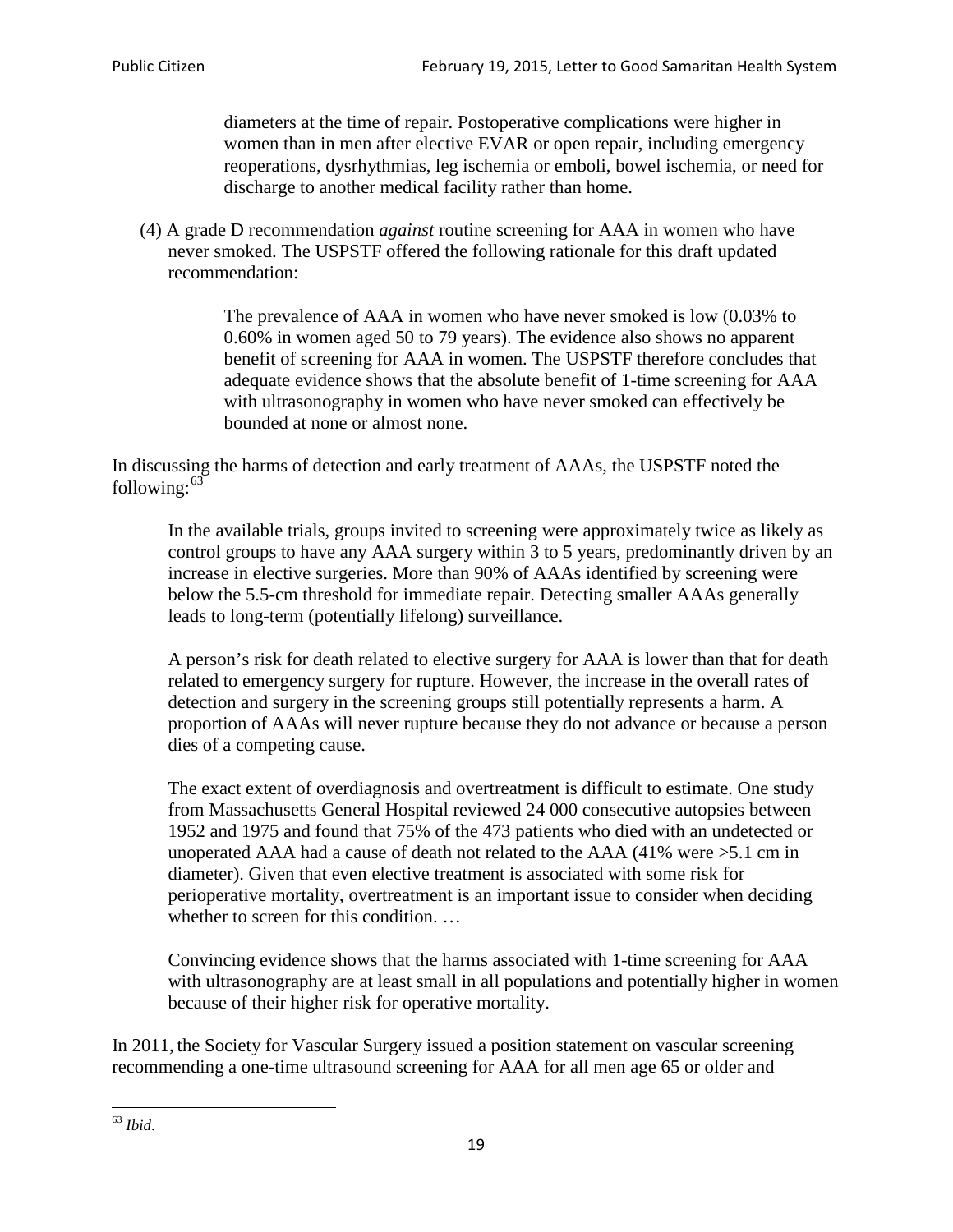screening men as early as age 55 who have a family history of AAA.<sup>[64](#page-19-0)</sup> The society also recommended one-time ultrasound screening for AAA for all women age 65 or older who have a family history of AAA or have smoked.

In 2012, the ACCF, American College of Radiology, American Institute of Ultrasound in Medicine, American Society of Echocardiography, American Society of Nephrology, Intersocietal Commission for the Accreditation of Vascular Laboratories, Society for Cardiovascular Angiography and Interventions, Society of Cardiovascular Computed Tomography, Society for Interventional Radiology, Society for Vascular Medicine, and Society for Vascular Surgery jointly issued evidence-based appropriate use criteria for noninvasive vascular testing (ultrasound and physiological testing) for a variety of possible indications.<sup>[65](#page-19-1)</sup> For each indication, these organizations classified the use of noninvasive vascular testing into one of the following three categories:

- **Appropriate:** The test is one in which the expected incremental information, combined with clinical judgment, exceeds the expected negative consequences — including the risks of the procedure itself and the downstream impact of poor test performance such as delay in diagnosis (false-negatives) or inappropriate diagnosis (false-positives) — by a sufficiently wide margin for the specific indication that the procedure is generally considered acceptable care and a reasonable approach for the indication.
- **Uncertain:** The test *may* be generally acceptable and *may* be a reasonable approach for the specific indication; uncertainty also implies that more research and/or patient information is needed to classify the indication definitively.
- **Inappropriate:** The test *is not* generally acceptable and *is not* a reasonable approach for the specific indication.

These organizations classify screening for AAA as *inappropriate* for anyone under age 65 with no history of smoking, except as noted below. They also classify such screening as *uncertain* for anyone 65 or older with no history of smoking.

These organizations did classify screening for AAA as *appropriate* for the following subgroups:

- Adults older than age 60 with a first-degree relative with an AAA.
- Adults age 65 or older who are current or former smokers.

In summary, the USPSTF and many other major medical professional organizations recommended against routine screening for AAA, or designate such screening as inappropriate for those individuals who are not at high risk for developing AAA. Screening for AAA in the

<span id="page-19-0"></span><sup>64</sup> Society for Vascular Surgery. SVS Position Statement on Vascular Screenings. January 2011. [http://www.vascularweb.org/about/positionstatements/Pages/svs-position-statement-on-vascular-screening.aspx.](http://www.vascularweb.org/about/positionstatements/Pages/svs-position-statement-on-vascular-screening.aspx) 

<span id="page-19-1"></span>Accessed August 21, 2014.<br><sup>65</sup> Mohler ER, Gornik HL, Gerhard-Herman M, et al. ACCF/ACR/AIUM/ASE/ASN/ICAVL/SCAI/SCCT/SIR/ SVM/SVS 2012 appropriate use criteria for peripheral vascular ultrasound and physiological testing part I: Arterial ultrasound and physiological testing*. J Am Coll Cardiol*. 2012;60(3):242-276.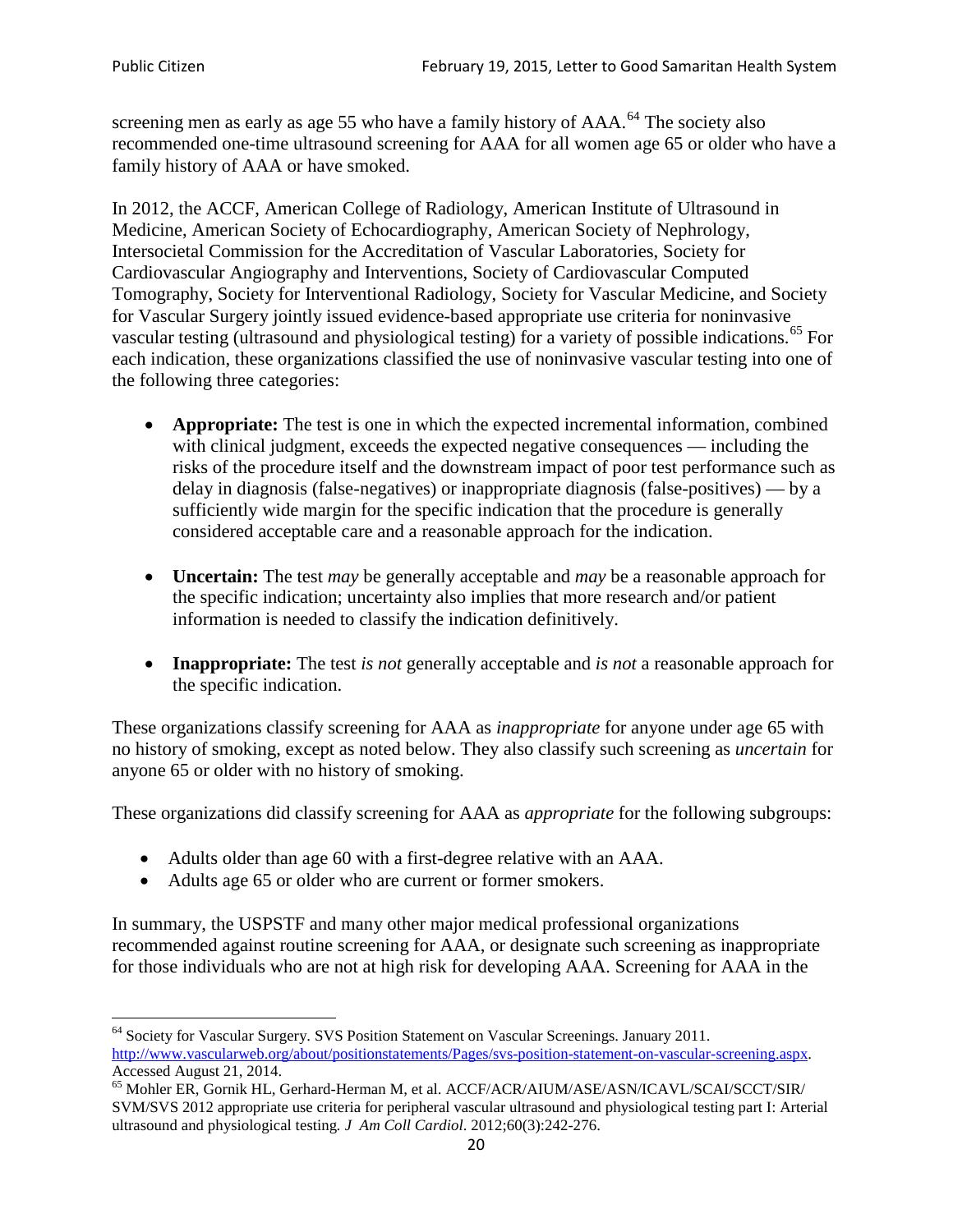general, asymptomatic population has *not* been shown to significantly improve clinical outcome and is likely to do more harm than good.

### **D. Peripheral Arterial Disease Test:**

The Life Line Screening online promotional materials state:<sup>[66](#page-20-0)</sup>

Peripheral Arterial Disease (PAD), more commonly known as hardening of the arteries, affects about eight million Americans. It is a condition in which the large and mediumsized arteries supplying blood to the legs become narrow or clogged, constricting the flow of blood. PAD is caused by atherosclerosis, a gradual process in which cholesterol and scar tissue build up, forming a substance called plaque that clogs the artery. PAD not only causes pain and disability, it also is associated with a much higher risk of heart disease. …

Peripheral Arterial Disease Screening

o A quick, easy and non-invasive procedure, PAD screening is done by using the ankle-brachial index (ABI). After removing your socks and shoes, you will have pressure cuffs placed around your upper arms and ankles. A small ultrasound device will then measure the systolic blood pressure in your limbs. …

Who should have a peripheral arterial disease screening?

• Anyone with risk factors

How often should I get a peripheral arterial disease screening?

• Annually

In 2012, the ACCF, American College of Radiology, American Institute of Ultrasound in Medicine, American Society of Echocardiography, American Society of Nephrology, Intersocietal Commission for the Accreditation of Vascular Laboratories, Society for Cardiovascular Angiography and Interventions, Society of Cardiovascular Computed Tomography, Society for Interventional Radiology, Society for Vascular Medicine, and Society for Vascular Surgery jointly issued evidence-based appropriate use criteria for noninvasive vascular testing (ultrasound and physiological testing) for a variety of possible indications. These appropriate use criteria identify the following as the only appropriate indications for lower extremity artery testing with ABI: patients with diminished pulses, femoral bruit, age greater than 50 with diabetes or smoking, or age greater than 70, which is consistent with ACC/AHA PAD guidelines. The evaluation with ABI for those younger than 50 and those with diabetes was classified as uncertain.<sup>[67](#page-20-1)</sup>

<span id="page-20-0"></span><sup>&</sup>lt;sup>66</sup> Life Line Screening. Peripheral arterial disease screening. [http://www.lifelinescreening.com/What-We-Do/What-](http://www.lifelinescreening.com/What-We-Do/What-We-Screen-For/Peripheral-Arterial-Disease)[We-Screen-For/Peripheral-Arterial-Disease.](http://www.lifelinescreening.com/What-We-Do/What-We-Screen-For/Peripheral-Arterial-Disease) Accessed January 9, 2015.<br><sup>67</sup> Mohler ER, Gornik HL, Gerhard-Herman M, et al. ACCF/ACR/AIUM/ASE/ASN/ICAVL/SCAI/SCCT/SIR/

<span id="page-20-1"></span>SVM/SVS 2012 appropriate use criteria for peripheral vascular ultrasound and physiological testing part I: Arterial ultrasound and physiological testing. *J Am Coll Cardiol*. 2012;60(3):242-276.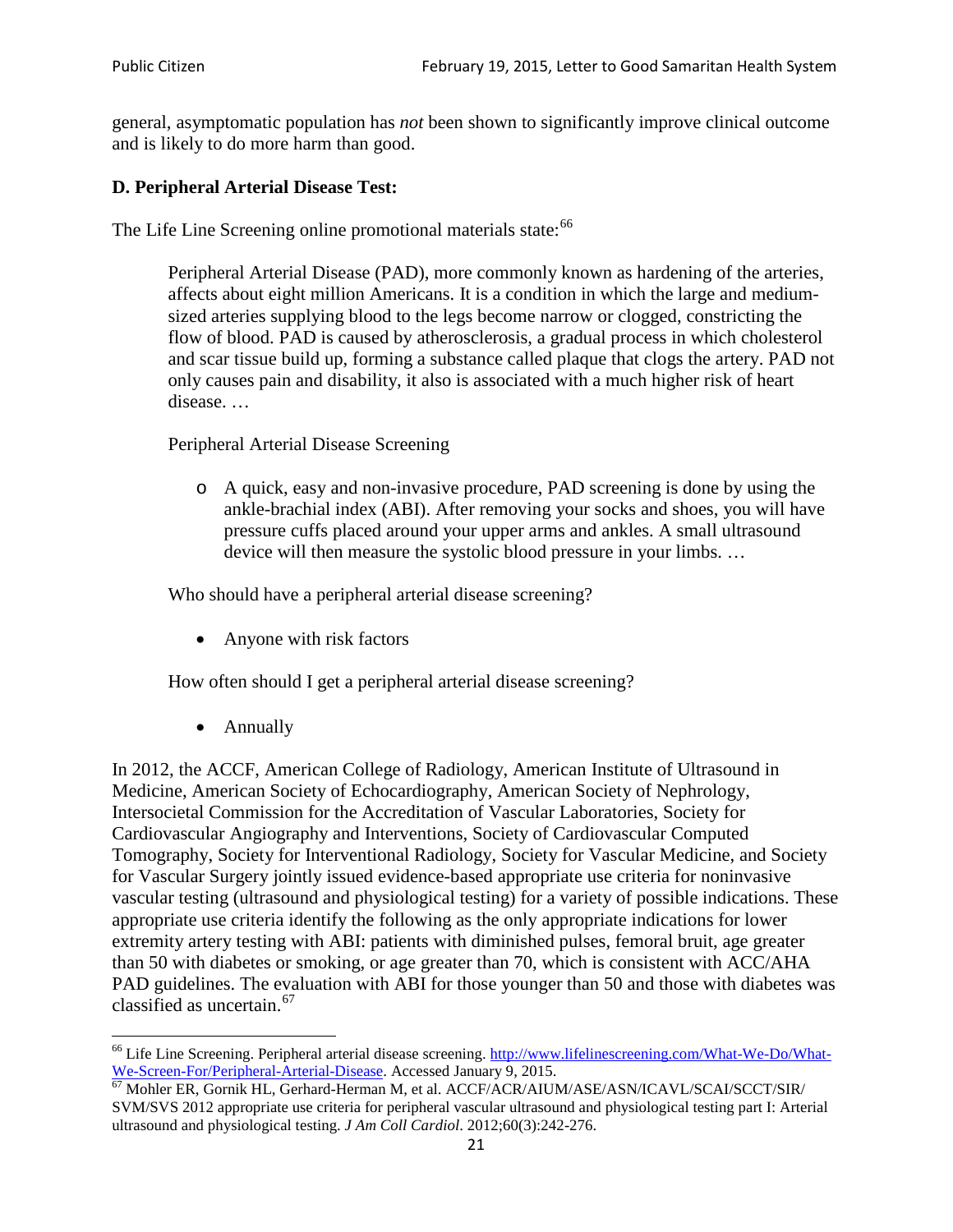In 2013, the USPSTF, based on a systematic review of the scientific literature,<sup>[68](#page-21-0)</sup> issued a grade I statement on ABI testing, concluding that the current evidence is *insufficient* to assess the balance of benefits and harms of screening for peripheral artery disease and cardiovascular disease risk assessment with ABI in adults.<sup>[69](#page-21-1)</sup> In making this statement, the USPSTF noted the following regarding its assessment of the possible benefits and harms of ABI screening:

#### **Benefits of Detection and Early Treatment**

The USPSTF found no evidence that screening for and treatment of PAD in asymptomatic patients leads to clinically important benefits. It also reviewed the potential benefits of adding the ABI to the Framingham Risk Score (FRS) and found evidence that this results in some patient risk reclassification; however, how often the reclassification is appropriate or whether it results in improved clinical outcomes is not known.

Determining the overall benefit of ABI testing requires not only evidence on appropriate risk reclassification but also evidence that this reclassification leads to treatments shown to improve clinical outcomes. One randomized trial found that aspirin did not reduce [cardiovascular disease] events in patients with a low ABI. No studies assessed the effect of lipid-lowering therapy or other cardiovascular risk reduction interventions in patients with asymptomatic PAD and no known diagnosis of [cardiovascular disease] or diabetes. The USPSTF found inadequate evidence that early treatment of screen-detected PAD leads to improvement in clinical outcomes.

#### **Harms of Detection and Early Treatment**

The USPSTF found no studies addressing the magnitude of harms of screening for PAD with the ABI; however, the direct harms to the patient of screening itself, beyond the time needed for the test, are probably minimal. Other harms resulting from testing may include false-positive results, exposure to gadolinium or contrast dye if magnetic resonance angiography (MRA) or computed tomography angiography (CTA) is used to confirm diagnosis, anxiety, labeling, and opportunity costs.

The USPSTF found inadequate evidence on the harms of early treatment of screendetected PAD. One study showed that low-dose aspirin treatment in asymptomatic patients with a low ABI may increase bleeding. Additional harms associated with treatment include use of unnecessary medications (or higher doses) and their resulting adverse effects and discontinuation of medications known to be effective in patients with established coronary artery disease (CAD) if the patient is reclassified to a lower risk category on the basis of a normal ABI.

We are not aware of any major medical professional organization that endorses such screening for peripheral vascular disease with ABI in the general asymptomatic population.

Moreover, treatment benefits for asymptomatic individuals with screen-detected PAD are not well established, and there appear to be no studies that directly assess the impact of screening

<span id="page-21-0"></span><sup>&</sup>lt;sup>68</sup> Lin JS, Olson CM, Johnson ES, Whitlock EP. The ankle-brachial index for peripheral artery disease screening and cardiovascular disease prediction among asymptomatic adults: A systematic evidence review for the U.S. Preventive Services Task Force. *Ann Intern Med.* 2013;159(5):333-341.<br><sup>69</sup> Moyer VA, U.S. Preventive Services Task Force. Screening for peripheral artery disease and cardiovascular

<span id="page-21-1"></span>disease risk assessment with the ankle–brachial index in adults: U.S. Preventive Service Task Force recommendation statement. *Ann Intern Med.* 2013;159(5):342-348.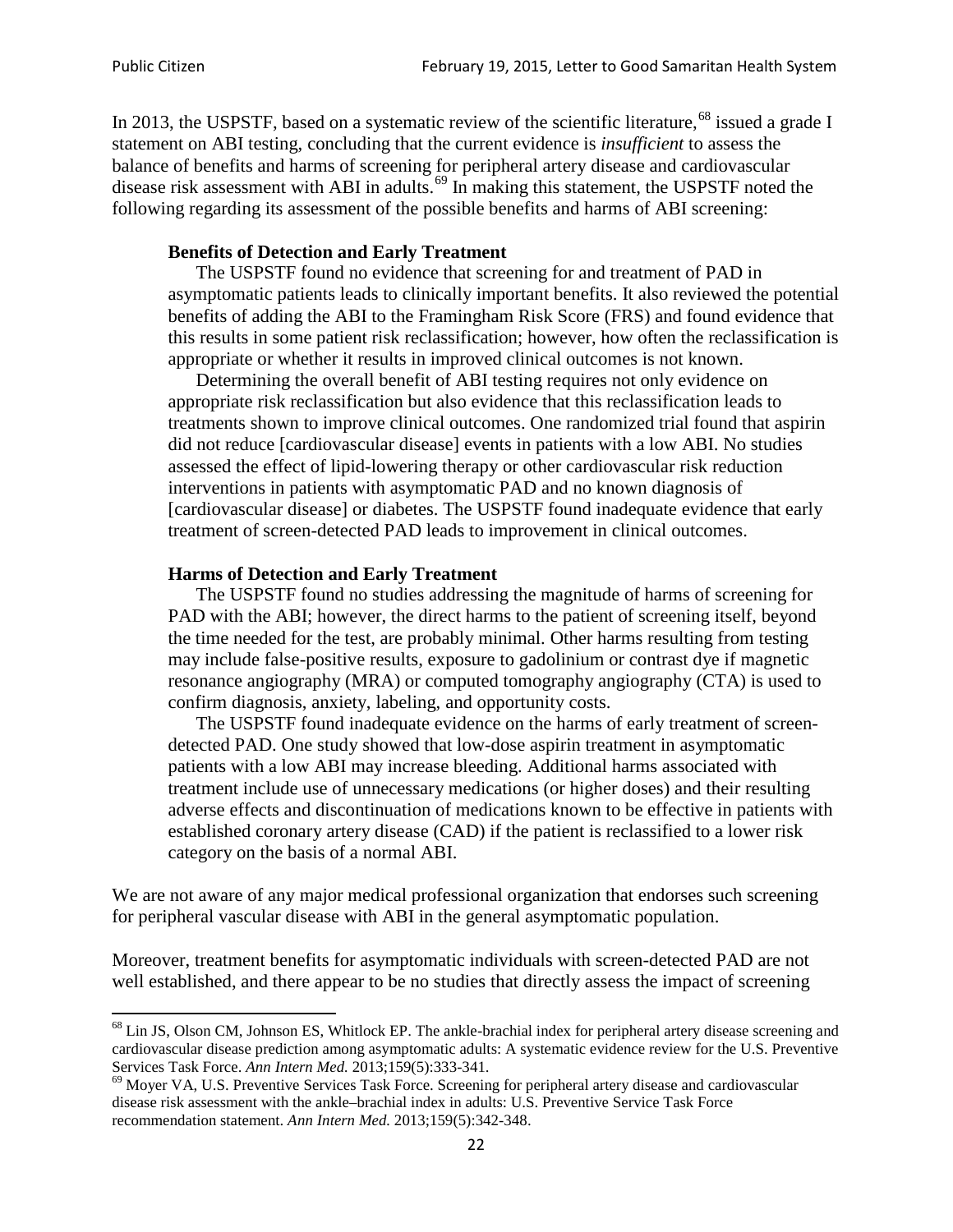unselected adults (or generally asymptomatic adults) with ABI on cardiovascular disease or PAD health outcomes.<sup>[70](#page-22-0)</sup>

#### **E. Osteoporosis Screening/Bone Density Test**

The Life Line Screening online promotional materials state: $71$ 

Osteoporosis is a disease in which bone becomes extremely fragile. Bone is a complex living tissue that can be weakened by poor diet and lack of exercise.

As we age, bones begin to break down faster than new bone can be formed. Osteoporosis removes minerals from bones until they become so weak and brittle that they fracture very easily. Actions such as bending to pick up a newspaper, lifting a vacuum, or even coughing can cause a fracture. Some fractures, such as hip fractures, may require hospitalization or major surgery, and may result in disability or even death.

Screening for Osteoporosis

• An easy and painless procedure, an osteoporosis screening requires you to place your foot in an ultrasound device called a bone densitometer. This device then measures the bone mineral density [BMD] of your heel. The heel is measured because its bone is similar to that found in the hip, where fractures most often occur. …

Who should have an Osteoporosis screening?

• Anyone who has the risk factors associated with the disease ...

How often should I get an Osteoporosis screening?

• Annually

Several major medical professional organizations affirmatively recommend screening for osteoporosis in *certain high-risk individuals*, but we are not aware of any major medical professional organization that endorses such screening *annually* for any group of individuals.

In 2008, the American College of Physicians issued the following evidence-based recommendation for osteoporosis screening in men: $^{72}$  $^{72}$  $^{72}$ 

(1) Clinicians should periodically perform individualized assessment of risk factors for osteoporosis in older men (Grade: strong recommendation; moderate-quality evidence).

<span id="page-22-0"></span><sup>70</sup> [Lin JS,](http://www.ncbi.nlm.nih.gov/pubmed?term=Lin%20JS%5BAuthor%5D&cauthor=true&cauthor_uid=24156115) [Olson CM,](http://www.ncbi.nlm.nih.gov/pubmed?term=Olson%20CM%5BAuthor%5D&cauthor=true&cauthor_uid=24156115) [Johnson ES,](http://www.ncbi.nlm.nih.gov/pubmed?term=Johnson%20ES%5BAuthor%5D&cauthor=true&cauthor_uid=24156115) et al. *The Ankle Brachial Index for Peripheral Artery Disease Screening and Cardiovascular Disease Prediction in Asymptomatic Adults: A Systematic Evidence Review for the U.S. Preventive Services Task Force*. Rockville, MD: Agency for Healthcare Research and Quality; 2013.<br>http://www.ncbi.nlm.nih.gov/books/NBK164524. Accessed December 29, 2014.

<span id="page-22-1"></span> $\frac{1}{71}$  Life Line Screening. Osteoporosis screening/bone density test. [http://www.lifelinescreening.com/What-We-](http://www.lifelinescreening.com/What-We-Do/What-We-Screen-For/Osteoporosis) $\frac{Do/What-We-Screen-For/Osteoporosis}{72}$  Qaseem A, Snow V, Shekelle P, et al. Screening for osteoporosis in men: A clinical practice guideline from the

<span id="page-22-2"></span>American College of Physicians. *Ann Intern Med*. 2008;148(9):680-4.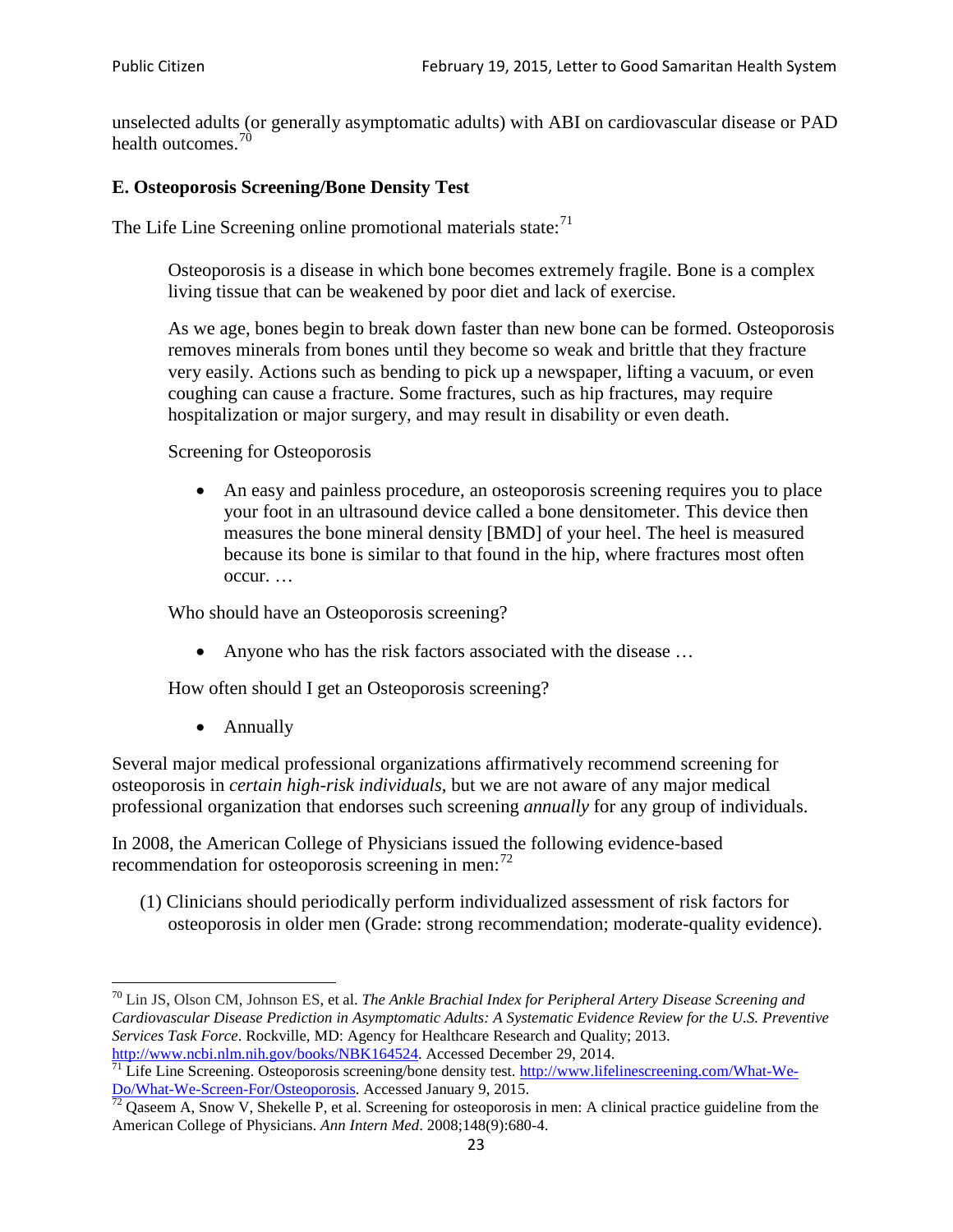A careful assessment of risk for osteoporosis in men is important. The appropriate age to start risk assessment is uncertain. However, by age 65 years, at least 6% of men have DXA [dual-energy X-ray absorptiometry]-determined osteoporosis, therefore, assessment of risk factors before this age is reasonable. Factors that increase the risk for osteoporosis in men include age (>70 years), low body weight (body mass index <20 to 25 kg/m2), weight loss (>10% [compared with the usual young or adult weight or weight loss in recent years]), physical inactivity (participates in no physical activities on a regular basis [walking, climbing stairs, carrying weights, housework, or gardening]), corticosteroid use, androgen deprivation therapy, and previous fragility fracture. Risk assessments should be updated periodically for men who choose not to be screened.

(2) Clinicians should obtain DXA for men who are at increased risk for osteoporosis and are candidates for drug therapy (Grade: strong recommendation; moderate-quality evidence).

Bone density measurement with DXA is the accepted reference standard for diagnosing osteoporosis in men. Men who are at increased risk for osteoporosis are candidates for DXA. Little evidence about alternatives to DXA exists. The 2 most studied methods are quantitative ultrasonography (usually of the calcaneus) and the OST [Osteoporosis Self-Assessment Tool]. Available evidence indicates that neither alternative is sufficiently sensitive or specific at predicting DXA-determined bone mass to be recommended as a substitute for DXA. Although 1 study has demonstrated a strong relationship between calcaneal ultrasonography and subsequent fracture, until treatment trials establish the effectiveness of therapy for osteoporosis diagnosed by ultrasonography rather than DXA, the role of ultrasonography in initiating therapy remains uncertain. No studies have evaluated the optimal intervals for repeated screening by using BMD measurement with DXA.

The evidence review showed that calcaneal ultrasonography predicts DXA-determined osteoporosis only modestly well. However, more important, it was a strong predictor of fracture in men. This may be because ultrasonography identifies other bone properties, such as bone quality, which may not be identified on DXA. Because treatment trials have not measured the effectiveness of therapy for osteoporosis diagnosed by ultrasonography rather than DXA, the role of ultrasonography in diagnosis remains uncertain.

In 2011, the USPSTF issued the following updated evidence-based recommendations for osteoporosis screening:<sup>[73](#page-23-0)</sup>

(1) A grade B recommendation for screening for osteoporosis in women aged 65 years or older and in younger women whose fracture risk is equal to or greater than that of a 65 year-old white woman who has no additional risk factors. In making this a grade B recommendation, the USPSTF offered the following rationale:

> No controlled studies have evaluated the effect of screening for osteoporosis on fracture rates or fracture-related morbidity or mortality.

<span id="page-23-0"></span><sup>&</sup>lt;sup>73</sup> U.S. Preventive Services Task Force. Screening for osteoporosis: U.S. Preventive Services Task Force recommendation statement. *Ann Intern Med*. 2011;154(5):356-364.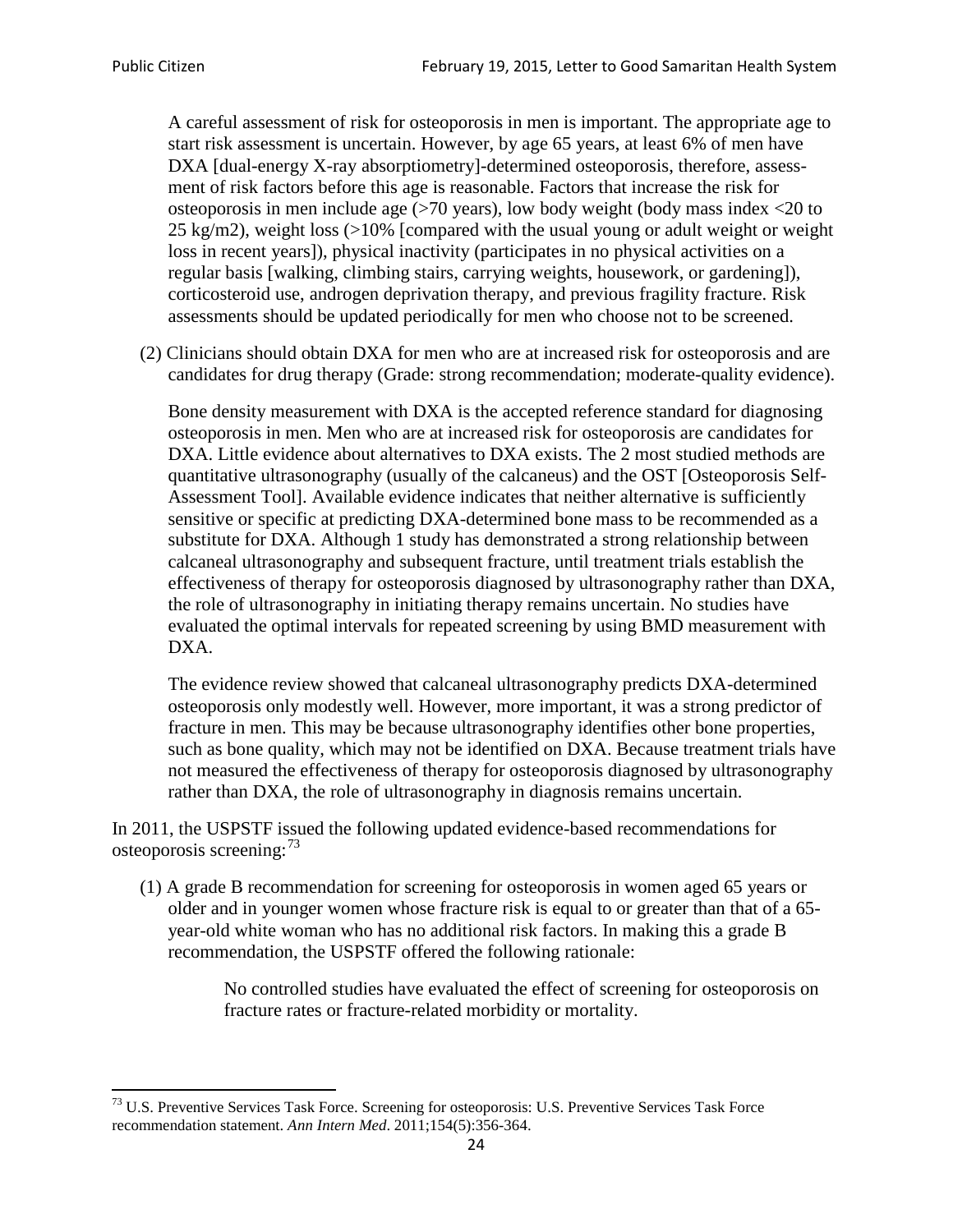In postmenopausal women who have no previous osteoporotic fractures, the USPSTF found convincing evidence that drug therapies reduce the risk for fractures. In women aged 65 years or older and in younger women whose fracture risk is equal to or greater than that of a 65-year-old white woman who has no additional risk factors, the USPSTF judged that the benefit of treating screeningdetected osteoporosis is at least moderate.

(2) An I statement concluding that the current evidence is insufficient to assess the balance of benefits and harms of screening for osteoporosis in men.

> Because of the lack of relevant studies, the USPSTF found inadequate evidence that drug therapies reduce the risk for fractures in men who have no previous osteoporotic fractures. The USPSTF identified the absence of randomized trials of primary fracture prevention in men who have osteoporosis as a critical gap in the evidence.

The USPSTF concludes that for men, evidence of the benefits of screening for osteoporosis is lacking and the balance of benefits and harms cannot be determined.

In discussing how often women should be screened for osteoporosis, the USPSTF noted the following: $74$ 

The potential value of rescreening women whose initial screening test did not detect osteoporosis is to improve fracture risk prediction. Evidence is lacking about optimal intervals for repeated screening and whether repeated screening is necessary in a woman with normal BMD. Because of limitations in the precision of testing, a minimum of 2 years may be needed to reliably measure a change in BMD; however, longer intervals may be necessary to improve fracture risk prediction. A prospective study of 4124 women aged 65 years or older found that neither repeated BMD measurement nor the change in BMD after 8 years was more predictive of subsequent fracture risk than the original measurement.

In 2012, the American College of Obstetricians and Gynecologists (ACOG) issued the following updated evidence-based recommendations on screening women for osteoporosis:<sup>[75](#page-24-1)</sup>

Bone density screening for women should begin at age 65 years. DXA absorptiometry screening can be used selectively for women younger than 65 years if they are postmenopausal and have other significant risk factors for osteoporosis or fracture.

Regarding how often women should be screened for osteoporosis, the ACOG recommended the following: $^{76}$  $^{76}$  $^{76}$ 

(1) In the absence of new risk factors, DXA screening should not be performed more frequently than every 2 years.

<span id="page-24-2"></span><span id="page-24-1"></span><span id="page-24-0"></span><sup>74</sup> *Ibid.* <sup>75</sup> American College of Obstetricians and Gynecologists. Osteoporosis. September 17, 2012. [http://www.guideline.gov/content.aspx?id=38413#Section420.](http://www.guideline.gov/content.aspx?id=38413#Section420) Accessed January 7, 2015.<br><sup>76</sup> *Ibid.*